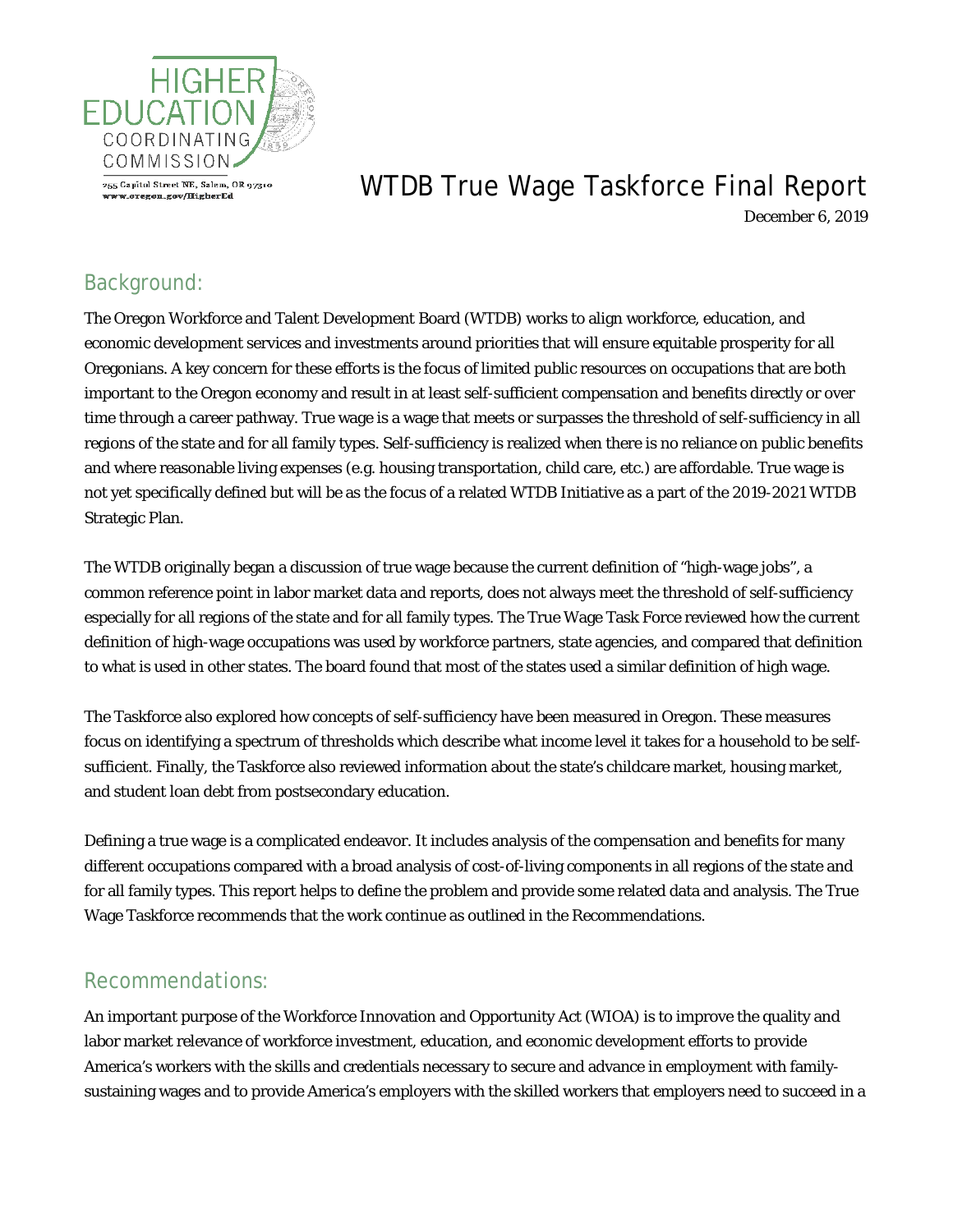global economy. The outcome of economic self-sufficiency for participants is mentioned many times in WIOA. Work to define and apply true wage levels to workforce, education, and economic development investments is consistent with this purpose.

The concept of true wage and/or employment that results in self-sufficiency is important to the work of the WTDB as well. Of key importance, is the focus of limited public resources on occupations that are both important to the Oregon economy and result in at least self-sufficient compensation and benefits, directly or over time, through a career pathway. The True Wage Task Force believes that the work that has been initiated should be continued and makes the following recommendations to the full Board based on the data gathered and reviewed and the discussions in Task Force meetings:

- 1. **True Wage** Continue to develop the definition of "true wage". Explore potential investment in and the potential for enhancement of the Prosperity Planner developed by Dr. Diana Pearce of the University of Washington's School of Social Work and managed by Worksystems, Inc. This is consistent with the 2020- 2021 WTDB Strategic Plan Initiative to "create a true wage calculator indexed by region."
- 2. **Build Awareness** Provide the community, workers, and employers a better understanding of the true cost of self-sufficiency for all counties in Oregon by expanding access to information through additional and/or expanded online resources and through the development of specific employer resources regarding ways they can help address current and future self-sufficiency challenges
- 3. **Child Care** Develop policy and investment recommendations to the Governor and legislature focused on implementing a public-private pilot to expand access to affordable, quality child care for the workforce. One potential example is a public-private child care co-op.
- 4. **Housing** Develop policy and investment recommendations to the Governor and legislature focused on workforce housing without negatively impacting affordable housing resources for low-income individuals. This is particularly important because there is no state-level, coordinating body focused on workforce housing. One potential opportunity may include partnering with and supporting the \$5M Greater Oregon Housing Accelerator which will help local governments and employers bring new housing to workers so they can live in the communities where they work.

Subject to approval by the WTDB, these recommendations will be executed by staff with accountability provided by the WTDB Executive Committee.

## Related Data:

Child Care Housing Student Loan Debt Self-Sufficiency Measures Definition of High Wage Access to Benefits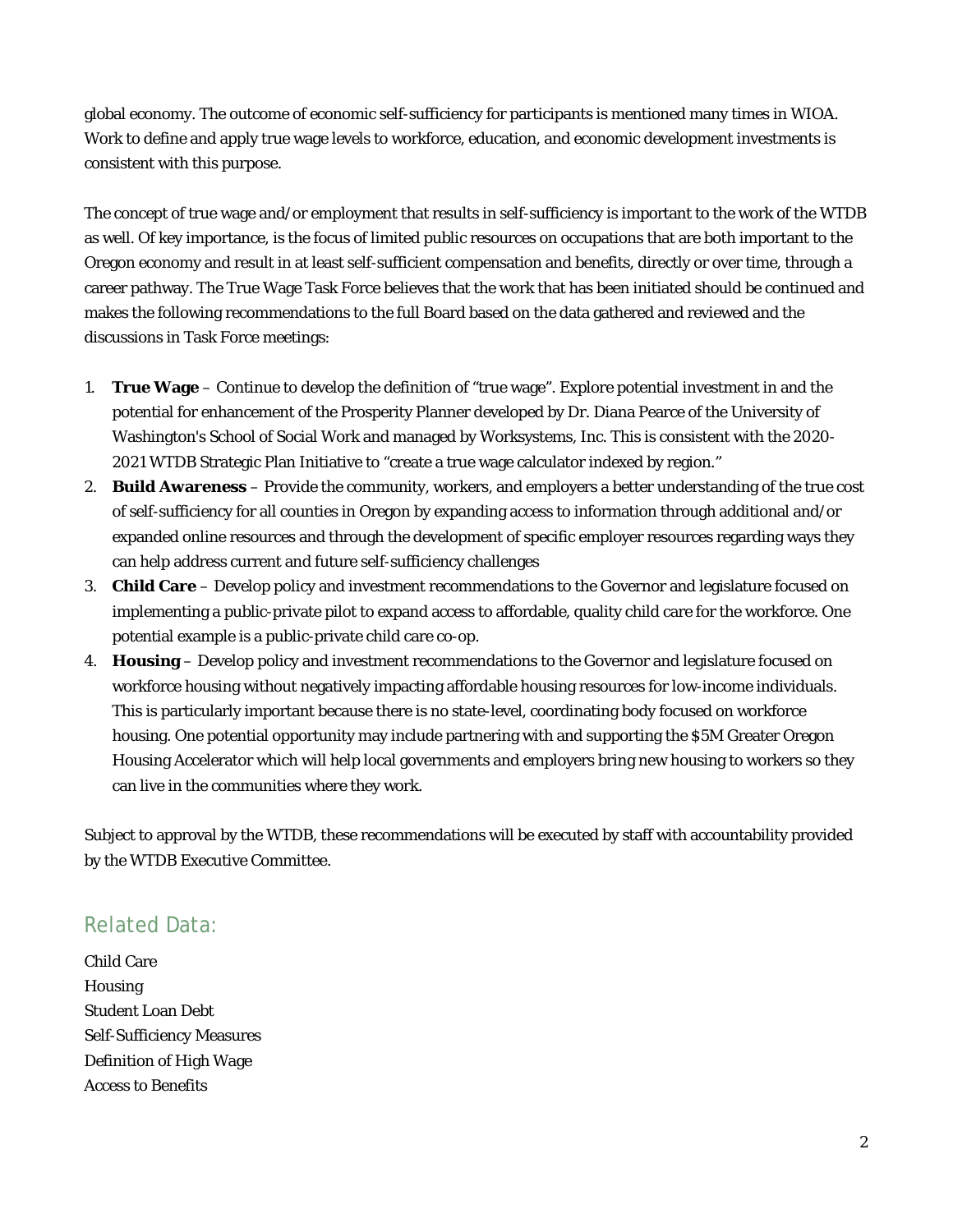# Child Care:

Oregon is experiencing a true crisis in infant and toddler child care. The three pillars of child care:

- Affordability and Access
- Supply
- Quality

The reality of childcare in Oregon:

- Costs too much for parents
- Even when parents can afford it, they cannot find it
- Pay for workers is low and turnover is high
- Quality of care is often low



The crisis in supply is more extreme for infants and toddlers:

- There are 8 infants and toddlers for each child care slot
- There are 3 preschool-age children for each child care slot

Public investment impacts the supply of childcare.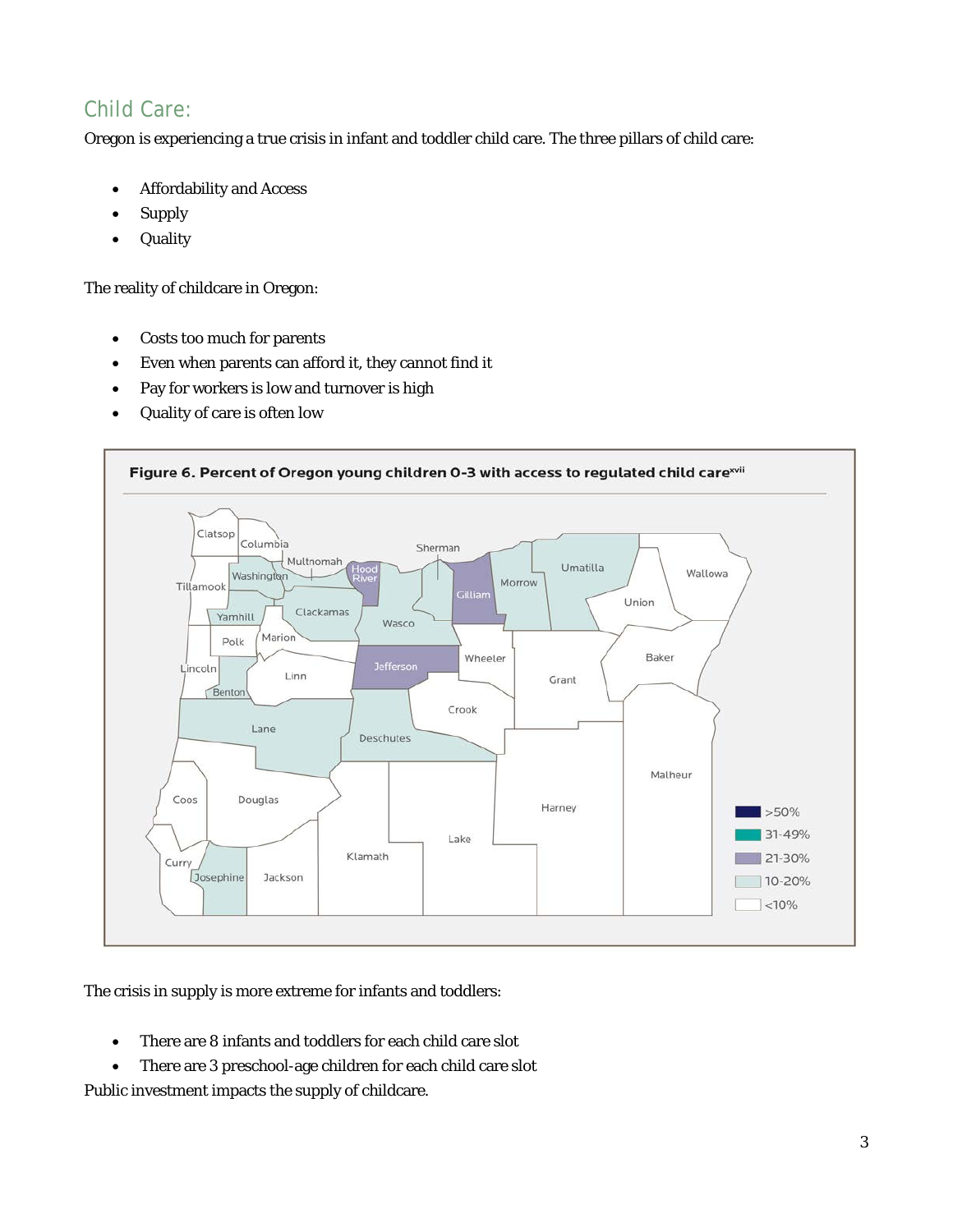

Public investment also impacts the quality of childcare.

25-50%

 $< 25%$ 

To complement the quality strategies that exist in communities currently, to stabilize and increase quality of existing care, and to help expand family choice, the Early Learning Division is piloting a set of supply and quality building strategies. The infant-toddler quality initiative will utilize Child Care and Development Block Grant (CCDBG) funds to provide an opportunity for Oregon to launch a pilot of quality infant-toddler early education programs. This infant-toddler initiative is targeted to serve low-income families in communities struggling to find and keep high quality care for infants and toddlers. The pilot is to develop and refine strategies that build a supply of infant and toddler care.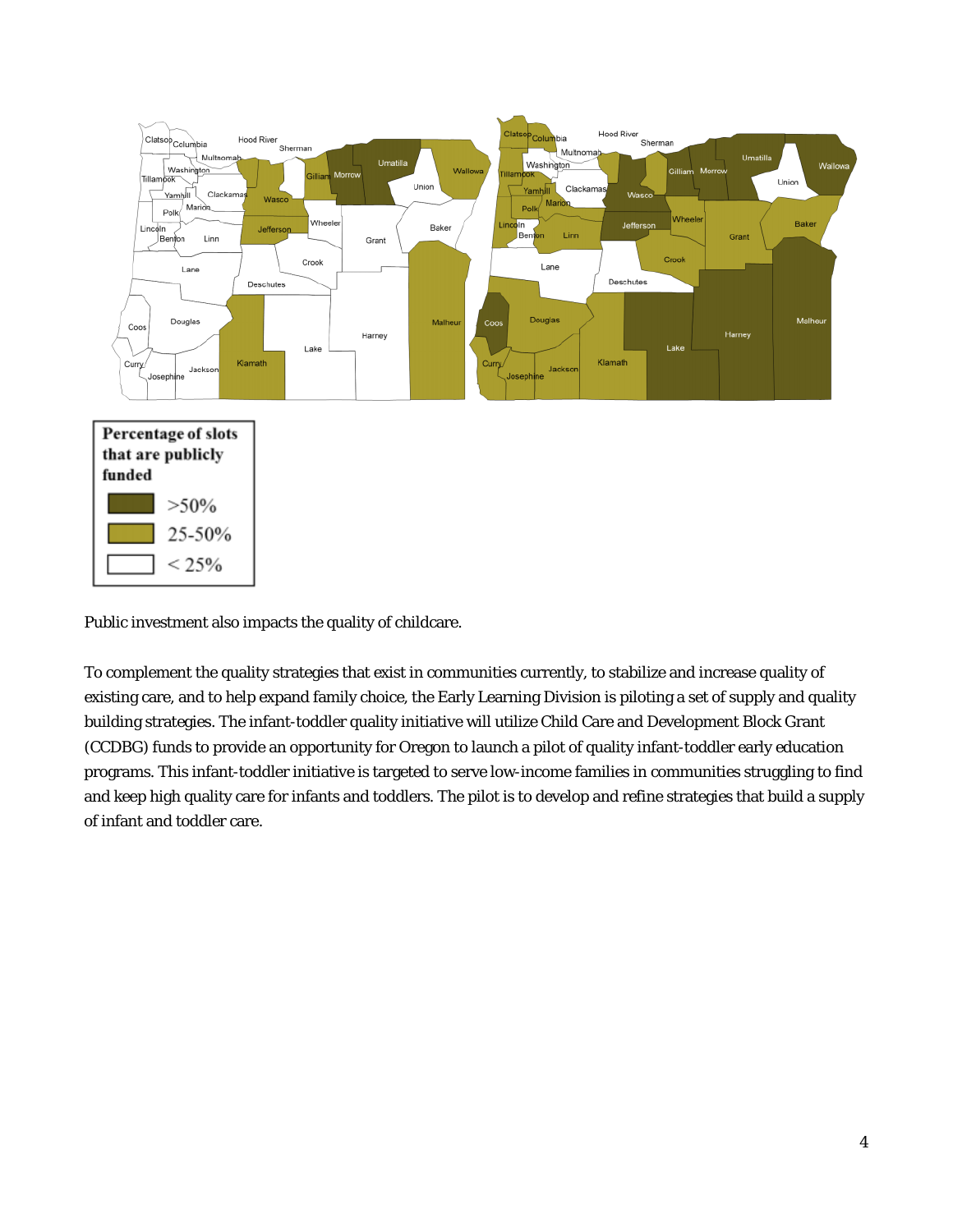## Housing:

You don't have to look hard to see how the cost of housing has increased significantly over the years. A Zillow search in the Salem area can show examples of housing values increasing 72 percent over the past decade, racing past the steady pace of inflation.

According to the US Census Bureau, the median home mortgage in Oregon was \$1,594 per month in 2017. The median monthly rent for Oregon was \$988 per month. A consistent income difference exists between homeowners and renters. Home owners typically have a larger income level, and a smaller percentage of that income is dedicated to housing costs. About half of all renters dedicate more than 30 percent of their family income to rent. By contrast, only twenty six percent of home owners do the same.



*Source: US Census Bureau, American Community Survey*

According to the US Census American Community Survey the median household income for a home owner is just over \$72,000 per year. The median household income for renters is just about half of that, coming in just over \$36,000 per year.

## **Supply**

There are two major aspects impacting the supply of housing, and the increasing prices seen in today's market; the availability of vacant houses for sale, and the rate of new houses being built in Oregon. Home vacancy rates are low compared to the last twenty five years, so supply of available housing is limited.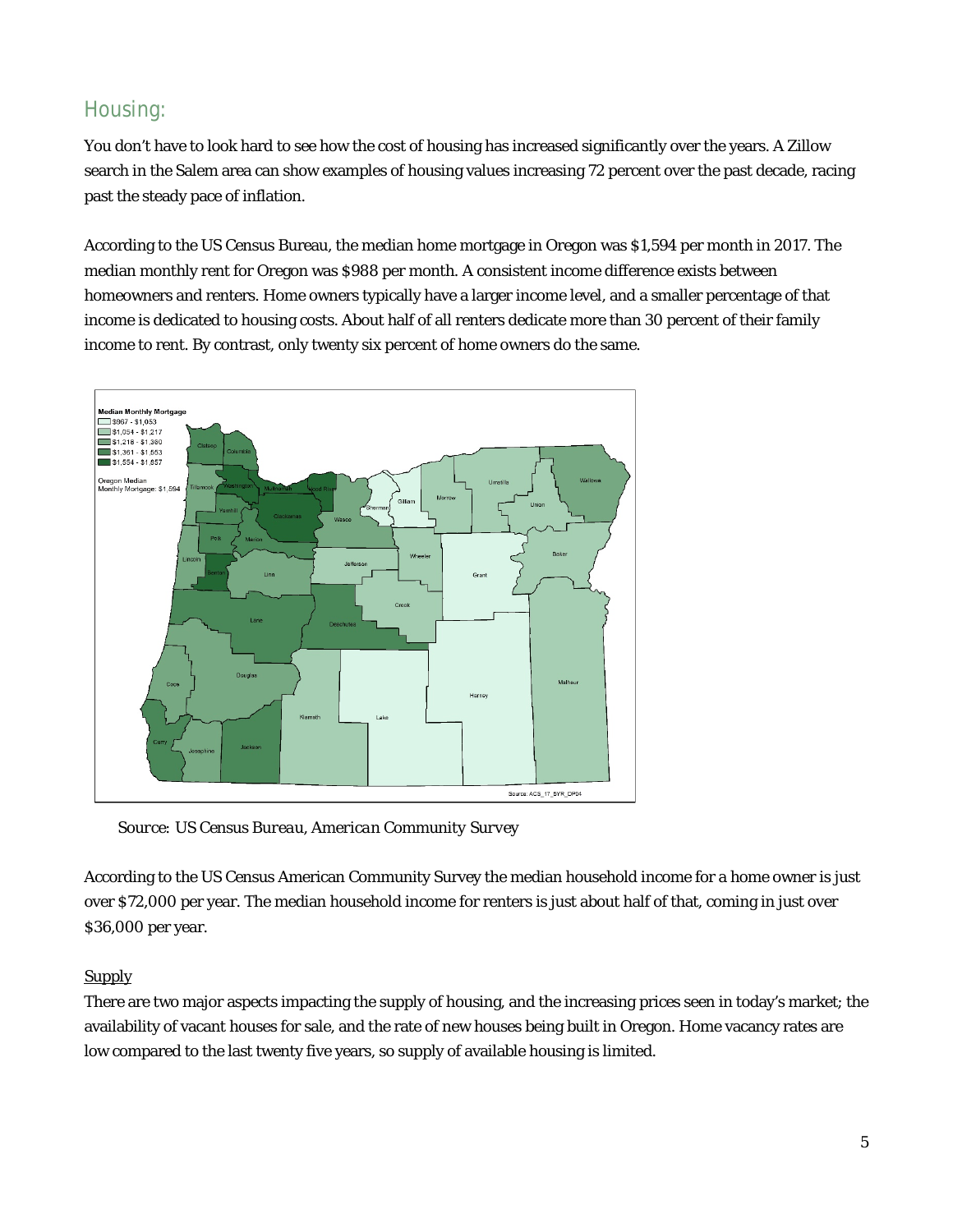

*Source: U.S. Census Bureau, Home Vacancy Rate for Oregon [ORHVAC], retrieved from FRED, Federal Reserve Bank of St. Louis; https://fred.stlouisfed.org/series/ORHVAC, August 21, 2019.*

When the country has entered into a national recession home vacancy rates typically trend upwards. At the peak of the Great Recession states like Nevada had an annual vacancy rate near 5 percent. In Oregon, the vacancy rate peaked to just above 3 percent.

As the economy recovers families develop confidence in their ability to sustain or grow their income, they are willing to take on new debts and in many circumstances that means buying or changing homes.

We also see a shift in the type of residential construction that occurs during and after recessions. Since the 1980's most permits for residential construction were issued for single-family homes. During times of economic expansion the relative number of multi-family units increase, likely influenced by increase in population, as new families migrated into the state.

This relative increase in multi-family unit construction may also contribute to an observation from the Department of Housing and Urban Development that saw the home ownership rate decline since 2000 for Parts of the Portland Metro area.

According to a 2018 HUD report, the homeownership rate for Clackamas, Columbia, and Multnomah counties decreased from about 62 percent in 2000 to about 59 percent in 2017. Homeownership rates stayed about the same for Washington and Yamhill counties, while the Vancouver area had a slight decline from 67.4 percent to 66.6 percent.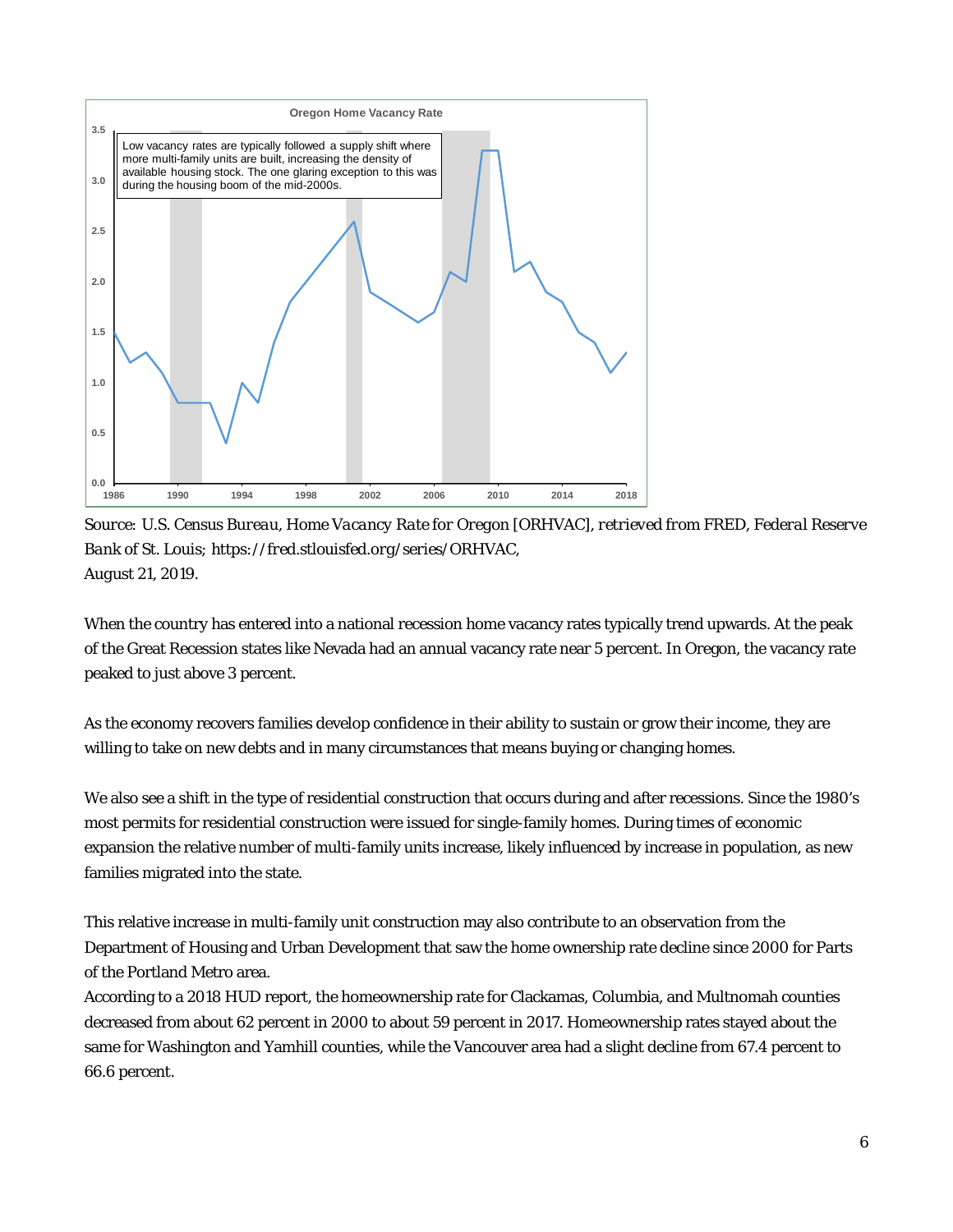

*Source: US Census Bureau, Building Permits Survey*

### Home Ownership

Home ownership across demographic groups is also a consideration. Communities with historically lower median household incomes make up a disproportionally smaller share of home ownership in Oregon. African American and Hispanic families make up about 12 percent of the state's population, but make up about 9 percent of home ownership.

|  | Oregon Home Ownership Rates for Selected Demographics |  |  |  |
|--|-------------------------------------------------------|--|--|--|
|  |                                                       |  |  |  |

|                                   | Number of  | Home           | Median           |
|-----------------------------------|------------|----------------|------------------|
| Category                          | Households | Ownership Rate | Household Income |
| <b>Total Number of Households</b> | 1,571,631  | 62%            | \$56,119         |
| White                             | 1,392,298  | 64%            | \$57,026         |
| Hispanic or Latino                | 129.029    | 41%            | \$44.944         |
| Asian                             | 55.062     | 59%            | \$72,402         |
| <b>Black or African American</b>  | 25.782     | 32%            | \$33,143         |
| American Indian or Alaskan Native | 4.018      | 45%            | \$45.149         |

*Source: US Census, American Community Survey 2017 5-year estimates.*

Home ownership rates for disabled Oregonians is not readily available from the US Census, but it would be expected to be lower than the state average because the median wage for disable Oregonians is about 30 percent less than the statewide personal median wage estimated by the US Census Bureau.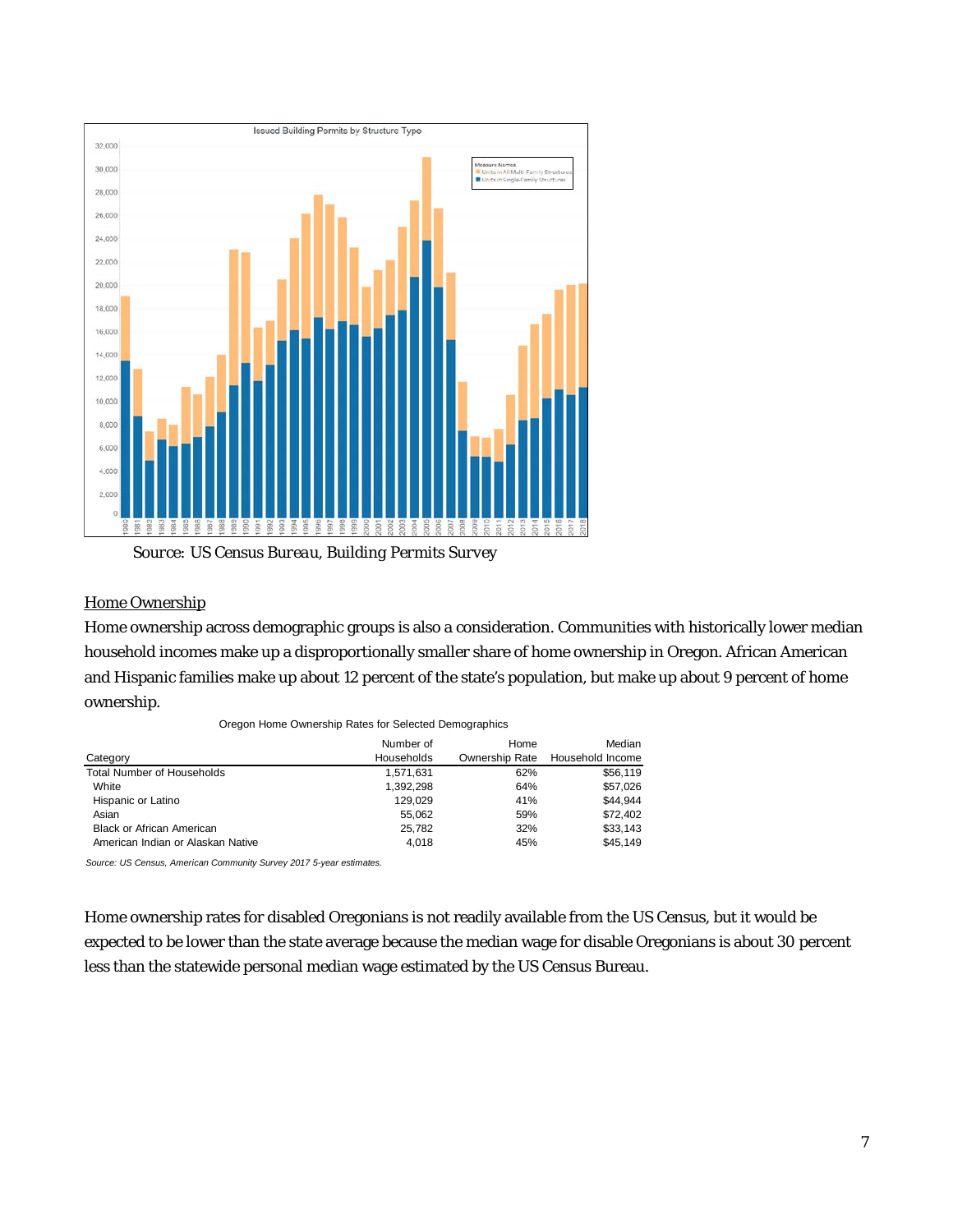## Student Loan Debt:

One of the aspects of self-sufficiency that the task force wanted to examine was that of student debt. The selfsufficiency reports reviewed by the task force do not include student debt as an essential cost for families. However, it's expected that many Oregonians completing a post-secondary program would accumulate some form of student debt as they continue their education.

To look at what that debt load looks like, the task force examined nationally reported data of student debt and Pell grant use amongst the state's public community colleges and universities.

|                                          |                   | Share of<br>undergraduates who | Median debt for<br>students who | Median Monthly<br>Debt Payments |
|------------------------------------------|-------------------|--------------------------------|---------------------------------|---------------------------------|
| Institution name                         | Average net price | receive a Pell Grant           | have completed                  | (Over 10 Years)                 |
| <b>Western Oregon University</b>         | \$16,875          | 44%                            | \$24,955                        | \$265                           |
| Oregon State University                  | \$20,493          | 26%                            | \$23,393                        | \$249                           |
| Oregon State University-Cascades Campus  | \$15,150          | 51%                            | \$23,393                        | \$249                           |
| Oregon Institute of Technology           | \$17,041          | 25%                            | \$22,875                        | \$243                           |
| <b>Eastern Oregon University</b>         | \$14,578          | 45%                            | \$22,107                        | \$235                           |
| <b>Portland State University</b>         | \$13,008          | 38%                            | \$21,969                        | \$234                           |
| Southern Oregon University               | \$9.164           | 32%                            | \$21,313                        | \$227                           |
| University of Oregon                     | \$15,693          | 25%                            | \$20,500                        | \$218                           |
| <b>Central Oregon Community College</b>  | \$9,735           | 37%                            | \$19,066                        | \$203                           |
| Roque Community College                  | \$7,823           | 49%                            | \$18,202                        | \$194                           |
| Klamath Community College                | \$5,441           | 51%                            | \$15,456                        | \$164                           |
| <b>Portland Community College</b>        | \$9,095           | 36%                            | \$15,412                        | \$164                           |
| <b>Oregon Coast Community College</b>    | \$5,935           | 37%                            | \$15.412                        | \$164                           |
| Chemeketa Community College              | \$6,258           | 37%                            | \$14,750                        | \$157                           |
| <b>Blue Mountain Community College</b>   | \$10,630          | 36%                            | \$14,679                        | \$156                           |
| <b>Treasure Valley Community College</b> | \$10,399          | 47%                            | \$13,938                        | \$148                           |
| <b>Lane Community College</b>            | \$7.286           | 38%                            | \$13,504                        | \$144                           |
| <b>Clackamas Community College</b>       | \$5,846           | 27%                            | \$13,101                        | \$139                           |
| Linn-Benton Community College            | \$8.404           | 27%                            | \$13,044                        | \$139                           |
| Oregon Health & Science University       |                   | 34%                            | \$12,557                        | \$133                           |
| Southwestern Oregon Community College    | \$9,457           | 35%                            | \$12,000                        | \$128                           |
| Mt Hood Community College                | \$7,793           | 27%                            | \$11,669                        | \$124                           |
| Columbia Gorge Community College         | \$8,358           | 38%                            | \$11,650                        | \$124                           |
| <b>Clatsop Community College</b>         | \$10,121          | 32%                            | \$9,334                         | \$99                            |
| <b>Umpqua Community College</b>          | \$8,064           | 42%                            | \$8,543                         | \$91                            |
| Tillamook Bay Community College          | \$5.036           | 64%                            | -S-                             |                                 |

**Oregon Public College and University Net Cost and Median Debt, 2017** 

*Source: U.S. Department of Education, https://collegescorecard.ed.gov/data/ Note: "-" denotes that data is unavailable, "-s-" denotes data is suppressed for privacy*

Postsecondary institutions serve a wide range of students. Their ability to pay for their education is based on a number of different factors.

Some students may qualify for Federal and state financial aid, be awarded scholarships based on academic success, be able to work while they go to school, have family resources contribute to tuition costs. Many students take on some form of debt to make of the difference in their costs and what these other resources can provide.

The level of student debt incurred at different education institutions can vary significantly. We generally see students that participate in undergraduate and graduate level studies incur larger debt loads than those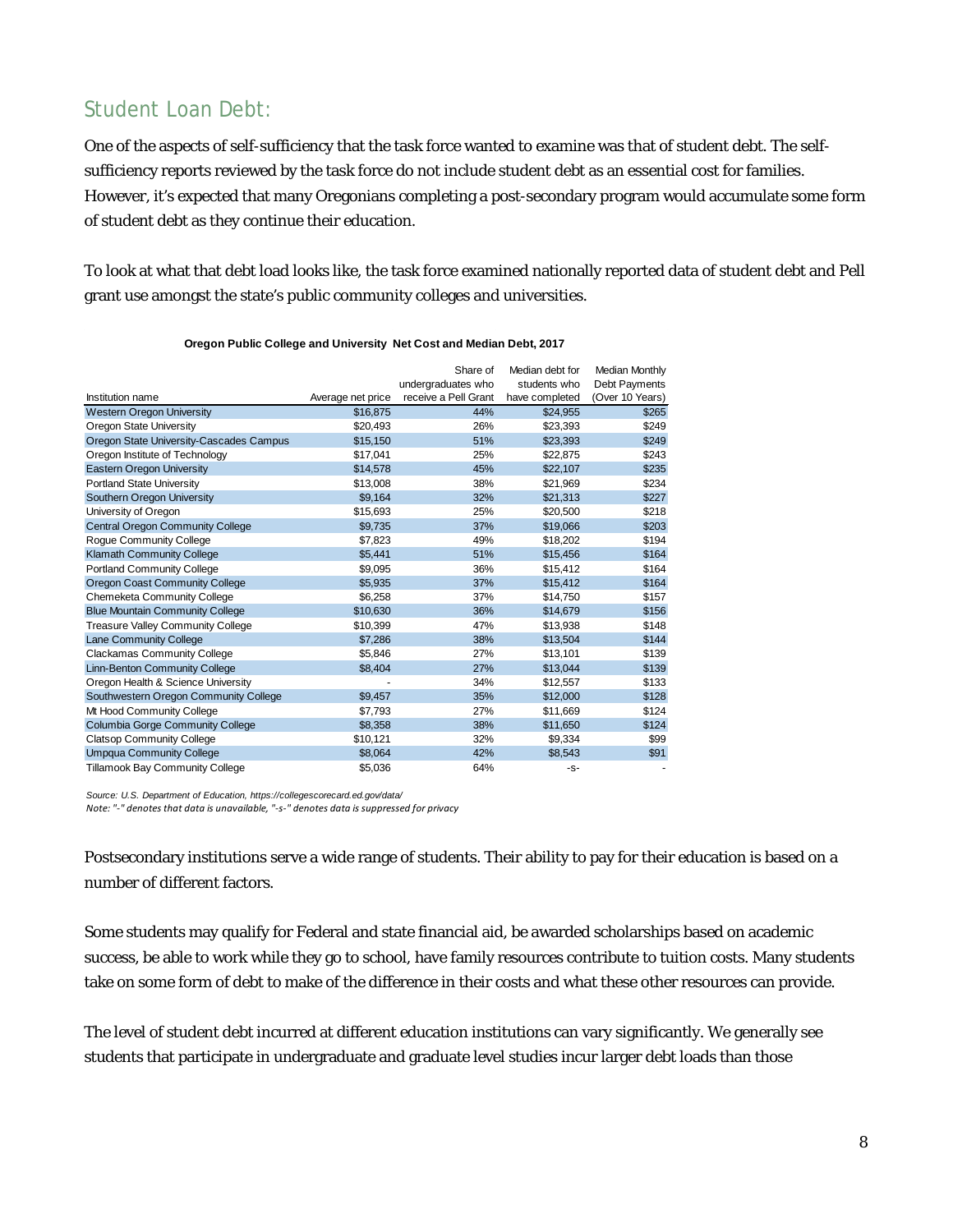## completing a two-year program. We also see a strong, positive correlation between the average student debt load and the percentage of students qualifying for Pell Grants.

#### **Net Cost and Median Student Debt for Selected Private Institutions, Oregon 2017**

|                                                             |                   | Share of           | Median debt                             | Median Monthly  |
|-------------------------------------------------------------|-------------------|--------------------|-----------------------------------------|-----------------|
|                                                             |                   | undergraduates who | for students                            | Debt Payments   |
|                                                             | Average net price |                    | receive a Pell Grant who have completed | (Over 10 Years) |
| Pacific Northwest College of Art                            | \$32,541          | 42%                | \$27,000                                | \$287           |
| <b>Pacific University</b>                                   | \$29,902          | 31%                | \$27,000                                | \$287           |
| New Hope Christian College-Eugene                           | \$19,019          | 63%                | \$26,500                                | \$282           |
| Oregon College of Art and Craft                             | \$26,654          | 52%                | \$26,500                                | \$282           |
| Willamette University                                       | \$28,327          | 22%                | \$26,371                                | \$280           |
| <b>Warner Pacific University</b>                            | \$22,440          | 52%                | \$25,922                                | \$276           |
| Warner Pacific University Professional and Graduate Studies | \$19,227          | 37%                | \$25,922                                | \$276           |
| Linfield College-McMinnville Campus                         | \$27,254          | 26%                | \$25,000                                | \$266           |
| Linfield College-School of Nursing                          |                   | 27%                | \$25,000                                | \$266           |
| <b>Corban University</b>                                    | \$24,491          | 32%                | \$24,994                                | \$266           |
| University of Portland                                      | \$35,329          | 16%                | \$24,897                                | \$265           |
| Lewis & Clark College                                       | \$34,838          | 18%                | \$24,144                                | \$257           |
| Concordia University-Portland                               | \$21,765          | 38%                | \$23,054                                | \$245           |
| George Fox University                                       | \$28,366          | 31%                | \$23,000                                | \$245           |
| Northwest Christian University                              | \$19,277          | 43%                | \$22,500                                | \$239           |
| <b>Multnomah University</b>                                 | \$24,630          | 56%                | \$20,875                                | \$222           |
| <b>Reed College</b>                                         | \$31,815          | 16%                | \$16,000                                | \$170           |
|                                                             |                   |                    |                                         |                 |
| University of Phoenix-Oregon                                | ä,                | 41%                | \$31,977                                | \$340           |
| American College of Healthcare Sciences                     | \$21,146          | 39%                | \$30,500                                | \$324           |
| Sumner College                                              | \$18,606          | 51%                | \$16,500                                | \$175           |
| <b>Pioneer Pacific College</b>                              | \$21,713          | 51%                | \$16,340                                | \$174           |
| Paul Mitchell the School-Portland                           | \$14,893          | 52%                | \$16,167                                | \$172           |
| Phagans School of Hair Design-Portland                      | \$8,839           | 76%                | \$14,750                                | \$157           |
| Phagans School of Hair Design                               | \$9,107           | 67%                | \$14,029                                | \$149           |
| Northwest College-Beaverton                                 | \$15,393          | 67%                | \$13,250                                | \$141           |
| Northwest College-Clackamas                                 | \$13,910          | 57%                | \$13,250                                | \$141           |
| Northwest College-Hillsboro                                 | \$15,924          | 74%                | \$13,250                                | \$141           |
| Northwest College-Eugene                                    | \$14,832          | 59%                | \$13,250                                | \$141           |
| Northwest College-Tualatin                                  | \$18,453          | 52%                | \$13,250                                | \$141           |
| Northwest College-Medford                                   | \$15,151          | 61%                | \$13,250                                | \$141           |
| <b>Phagans Beauty College</b>                               | \$8,387           | 76%                | \$11,805                                | \$125           |
| Aveda Institute-Portland                                    | \$12,004          | 43%                | \$10,556                                | \$112           |
| <b>College of Hair Design Careers</b>                       | \$8,899           | 55%                | \$10,511                                | \$112           |
| Concorde Career College-Portland                            | \$22,394          | 51%                | \$9,500                                 | \$101           |
| Carrington College-Portland                                 | \$18.937          | 72%                | \$9.500                                 | \$101           |
| Institute of Technology                                     | \$26,694          | 63%                | \$9,500                                 | \$101           |

*Source: U.S. Department of Education, https://collegescorecard.ed.gov/data/ Note: "-" denotes that data is unavailable, "-s-" denotes data is suppressed for privacy*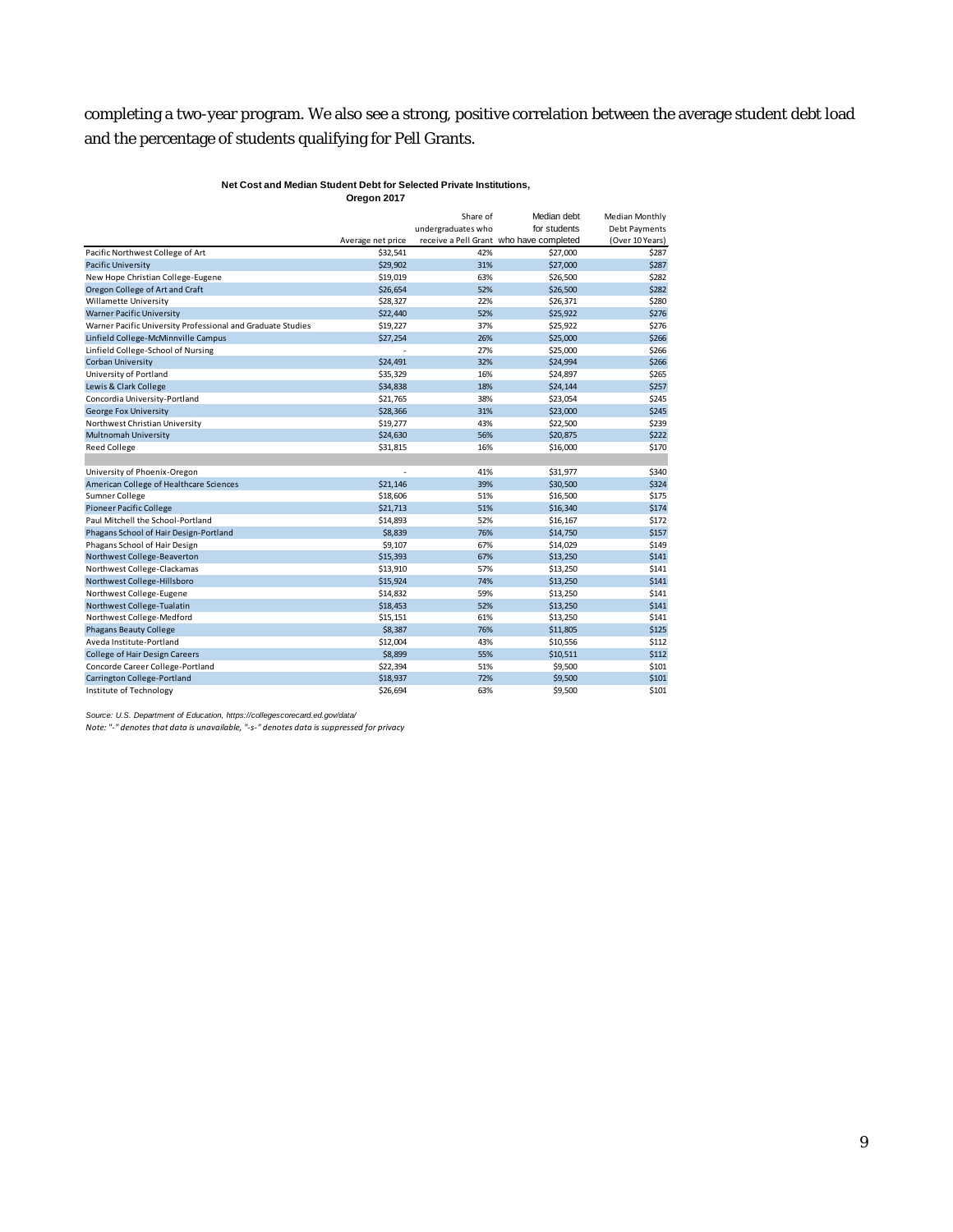# Self-Sufficiency Measures:

The Taskforce looked at three different self-sufficiency measures. The first was a report developed by the University of Washington on behalf of Worksystems Inc. The second was a self-sufficiency tool developed by the Massechussets Institute of Technology (MIT). Finally, they looked at the ALICE Report, a tool developed for the United Way to estimate families who were living above the poverty rate, but were vulnerable to income shocks.

Self-sufficiency is the point where a household can support itself without the need of public support to meet the needs for food, housing, or other monthly costs. What constitutes self-sufficiency varies significantly due to who lives in the home, whether you have one or two income providers, and where you live in Oregon.

For instance, according to the University of Washington a single adult living in Multnomah County could meet their self-sufficiency threshold by holding a job paying over \$12.01 per hour. By contrast, a single parent with two children may need to have an income greater than \$31 per hour just to cover additional housing, food, and childcare costs.

### Oregon Self-Sufficiency Standard

The Taskforce wanted to find a way to understand what it cost for families to support themselves and how it compared to what is defined as the high-wage. The measures of self-sufficiency the taskforce looked at all attempted to categorize major costs we would expect families would need to cover on a regular basis.

- Can a family provider keep a roof over their family's head?
- Will there be enough food this month?
- Is there enough gas in the car to get to work?

The University of Washington published a county-based report in 2017 that attempted to outline the expected costs.

The report is similar to other self-sufficiency measures because it is based on a number of different sources of information. Much of the underlying data comes from either the US Census Bureau's American Community Survey or report data from the US Department of Housing and Urban Development.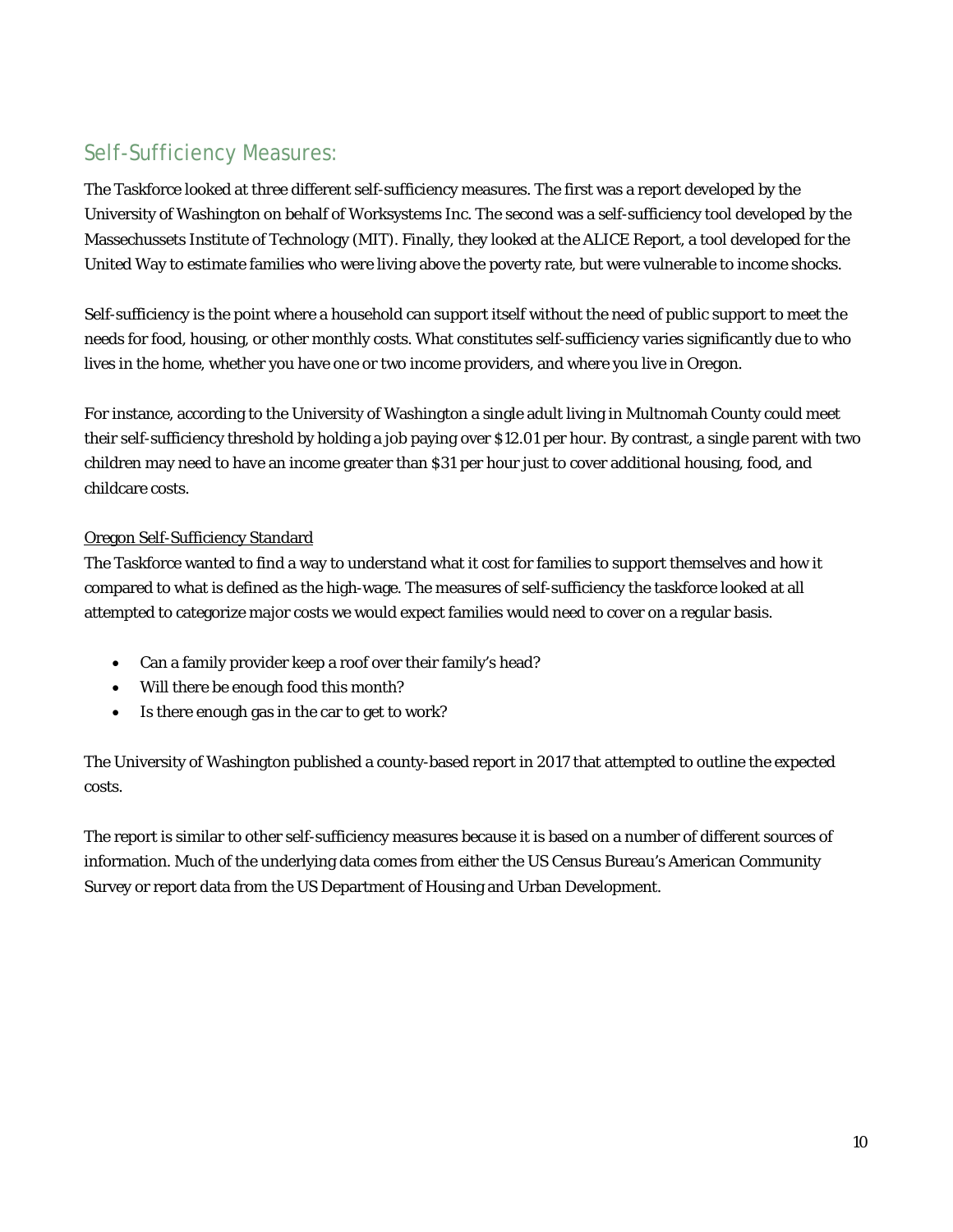### TABLE 1. The Self-Sufficiency Standard for Select Family Types\*

Multnomah County, OR 2017

|                                    | <b>1 ADULT</b> | <b>1 ADULT</b><br><b>1 PRESCHOOLER</b> | 1 ADULT<br><b>1 PRESCHOOLER</b><br><b>1 SCHOOL-AGE</b> | <b>2 ADULTS</b><br><b>1 PRESCHOOLER</b><br><b>1 SCHOOL-AGE</b> |
|------------------------------------|----------------|----------------------------------------|--------------------------------------------------------|----------------------------------------------------------------|
| <b>MONTHLY COSTS</b>               |                |                                        |                                                        |                                                                |
| Housing                            | \$1,023        | \$1,206                                | \$1,206                                                | \$1,206                                                        |
| <b>Child Care</b>                  | \$0            | \$1,126                                | \$1,807                                                | \$1,807                                                        |
| Food                               | \$275          | \$417                                  | \$628                                                  | \$863                                                          |
| Transportation                     | \$100          | \$100                                  | \$100                                                  | \$200                                                          |
| <b>Health Care</b>                 | \$129          | \$350                                  | \$372                                                  | \$433                                                          |
| Miscellaneous                      | \$153          | \$320                                  | \$411                                                  | \$451                                                          |
| Taxes                              | \$1,023        | \$1,206                                | \$1,206                                                | \$1,206                                                        |
| OR Working Families Tax Credit (-) | \$0            | \$0                                    | \$0                                                    | (572)                                                          |
| Earned Income Tax Credit (-)       | \$0            | \$0                                    | \$0                                                    | \$0                                                            |
| Child Care Tax Credit (-)          | \$0            | ( \$50)                                | (\$100)                                                | (\$100)                                                        |
| Child Tax Credit (-)               | \$O            | ( \$83)                                | ( \$167)                                               | ( \$167)                                                       |
| <b>SELF-SUFFICIENCY WAGE</b>       |                |                                        |                                                        |                                                                |
| Hourly**                           | \$12.01        | \$24.86                                | \$31.57                                                | \$16.75<br>per adult                                           |
| Monthly                            | \$2,113        | \$4,376                                | \$5,557                                                | \$5,895                                                        |
| Annual                             | \$25,360       | \$52,510                               | \$66,685                                               | \$70,744                                                       |
| <b>Emergency Savings Fund</b>      | \$26           | \$76                                   | \$183                                                  | \$47                                                           |

\* The Standard is calculated by adding expenses and taxes and subtracting tax credits. The "Taxes" row includes payroll and sales taxes plus income taxes. If discussed by docume dependent of discussed by the second manner and a contract of the hours and the more taxes payer in the second by discussed by discussed by discussed by discussed by the hours of the bo

parents' wages combined.<br>Note: Totals may not add exactly due to rounding.

### *Source: The Self Sufficiency Standard for Oregon 2017, University of Washington*

For the basis of single adult estimates the report assumed that a single adult would need a one-bedroom apartment. Other self-sufficiency measures use alternate housing standards like a studio apartment.

Households with children have a significant higher self-sufficiency threshold because of significant cost increases in housing, food, and especially child care. In order to be self-sufficient in Multnomah County, to be at the point you do not need any form of public assistance to get by, a single adult needs to make \$12.01 per hour and work full time. By contrast, a single adult with two children would have to earn \$31.57 per hour just to cover the expected costs.

The Self-Sufficiency Standard is significantly higher than the official poverty measure because includes a wider set of assumed costs. For a family of 4, the official Federal poverty measure covers about 30 percent of the costs estimated by the Oregon Self-Sufficiency Standard and other measures the task force looked at.

Self-sufficiency standards can vary greatly across the state. The Portland metro area, I-5 corridor, and Bend typically have the highest costs of living. Areas like South Central and Eastern Oregon typically have lower selfsufficiency thresholds.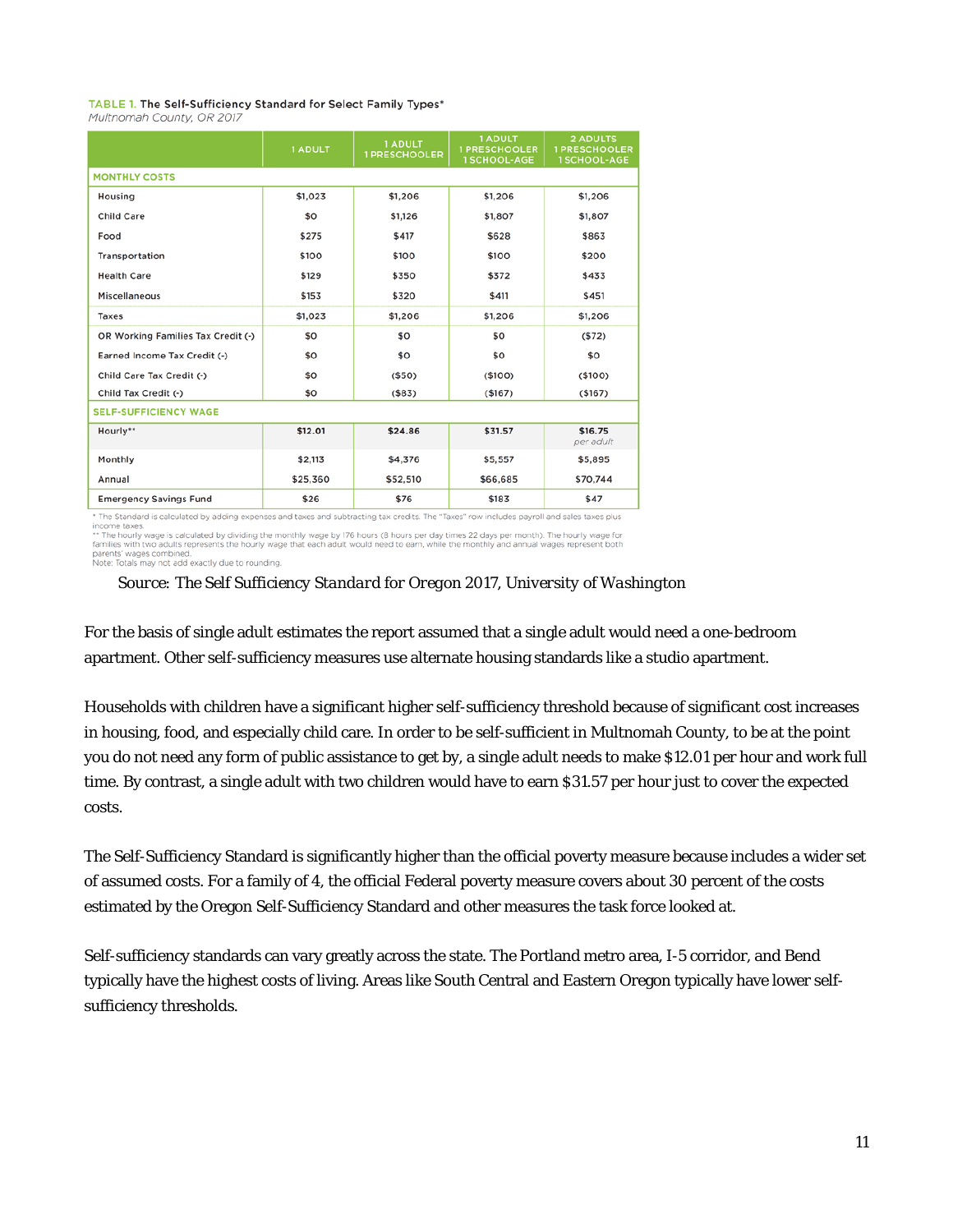

### **Self-Sufficiency Standard for One Adult, One Preschooler**

*Source: The Self Sufficiency Standard for Oregon 2017, University of Washington*

The areas with the highest self-sufficiency thresholds are typically areas with the highest population densities. Costs like housing, child care and healthcare all tend to be higher where more families are competing for the same access to schools, child care, and other services.

Some costs in rural communities can be more than in urban areas. For instance, transportation costs in Multnomah County are estimated to be far less than Harney or Crook County because of access to a robust public transit system.

## MIT Living Wage Calculator

One national measure of the true cost of self-sufficiency was developed by the Department of Urban Studies and Planning at the Massachusetts Institute of Technology (MIT). The living wage calculator is available for all 50 states and covers all the counties in Oregon. Similar to the University of Washington's report, the living wage calculator limits its scope to essential costs. It excludes some things that would seem reasonable for most American families to have, such as pre-prepared meals and eating at restaurants.

The MIT living wage calculator makes estimates for 12 different household types, making assumptions on the number, and age of any children in the household. The calculator also assumes a single adult is renting a studio apartment.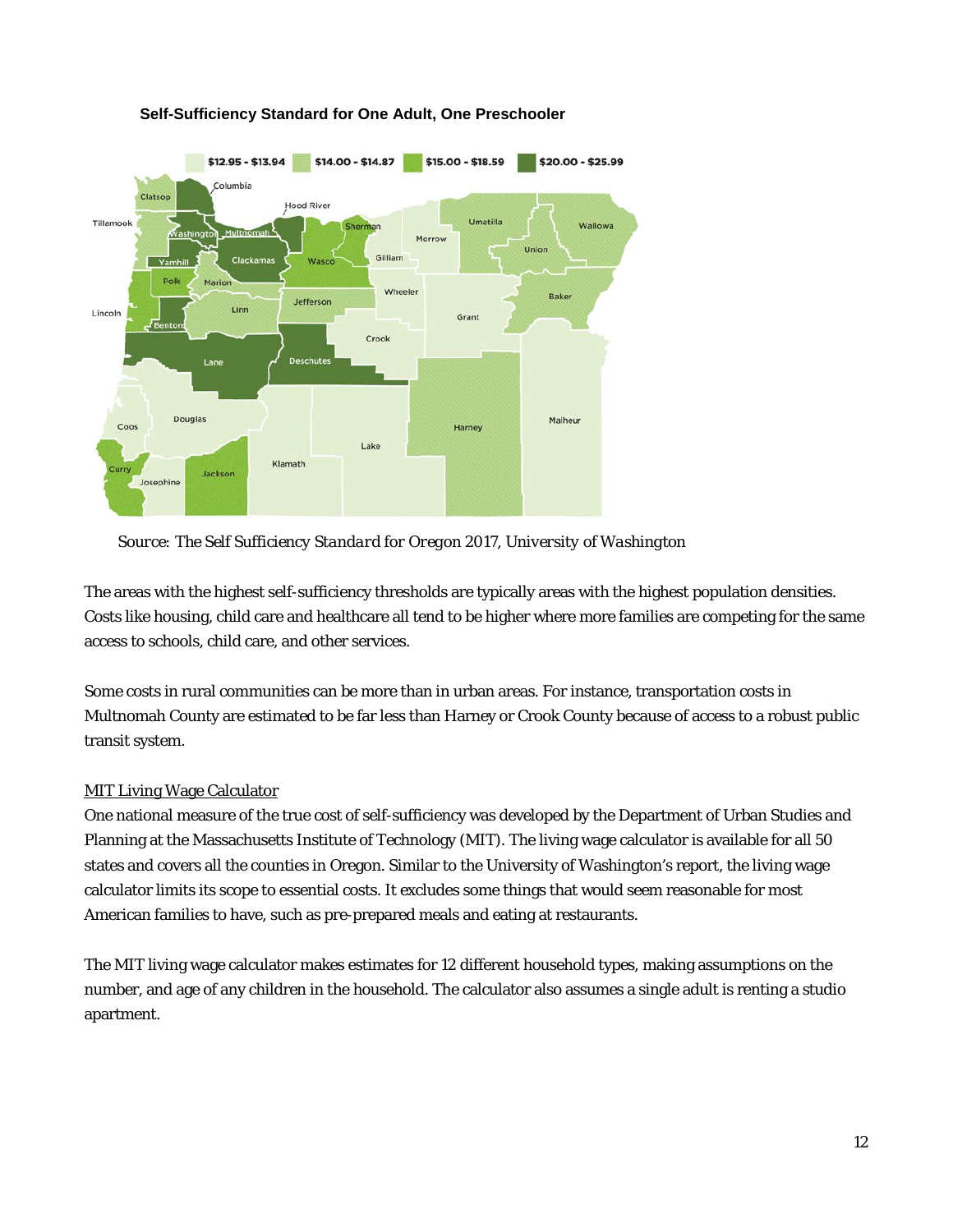### **Selected Households from the MIT Living Wage Calculator Multnomah County**

|                                      |         |         |                    | 2 Adults            |                    |
|--------------------------------------|---------|---------|--------------------|---------------------|--------------------|
|                                      |         | 1 Adult |                    | 1 Adult (1 Working) | 2 Adults           |
| <b>Hourly Wages</b>                  | 1 Adult |         | 1 Child 2 Children |                     | 1 Child 2 Children |
| Living Wage                          | \$14.59 | \$27.46 | \$33.35            | \$26.06             | \$18.15            |
| <b>Poverty Wage</b>                  | \$5.84  | \$7.91  | \$9.99             | \$9.99              | \$6.03             |
|                                      |         |         |                    |                     |                    |
| <b>Typical Monthly Expenses</b>      |         |         |                    |                     |                    |
| Food                                 | \$298   | \$439   | \$661              | \$680               | \$878              |
| <b>Child Care</b>                    | \$0     | \$558   | \$1,048            | \$0                 | \$1,048            |
| Medical                              | \$167   | \$527   | \$498              | \$498               | \$505              |
| Housing                              | \$1,026 | \$1,330 | \$1,330            | \$1,330             | \$1,330            |
| Transportation                       | \$351   | \$639   | \$751              | \$751               | \$869              |
| Other                                | \$248   | \$413   | \$448              | \$448               | \$522              |
| Required monthly income after taxes  | \$2,089 | \$3,904 | \$4,735            | \$3,707             | \$5,150            |
| Monthly taxes                        | \$440   | \$856   | \$1,047            | \$811               | \$1,142            |
| Beguired Manthly income before taxes | no zoo  | 0.700   | C E 700            | 01517               | ce popl            |

Required Monthly income before taxes  $$2,529$   $$4,760$   $$5,782$   $$4,517$ *Source: MIT Wage Calculator developed by Dr. Amy Glasmeier, Department of Urban Studies and Planning*

*http://livingwage.mit.edu/counties/41051*

The MIT calculator estimates a threshold that is higher than the Oregon Self-Sufficiency standard. For instance, the MIT living wage for a single adult in Multnomah County is \$14.59 per hour, \$2.58 more than the Oregon Selfsufficiency standard had calculated. This is primarily driven by the assumption of the MIT calculator that households in the metro area would still use a car as their primary means of transportation.

While there are differences in how these two measures calculate a self-sufficiency threshold, the overall story across different geographical areas and household compositions is same.

|                                                                                                      |         |         |                    | 2 Adults            |                    |
|------------------------------------------------------------------------------------------------------|---------|---------|--------------------|---------------------|--------------------|
|                                                                                                      |         | 1 Adult |                    | 1 Adult (1 Working) | 2 Adults           |
| <b>Hourly Wages</b>                                                                                  | 1 Adult |         | 1 Child 2 Children |                     | 1 Child 2 Children |
| Living Wage                                                                                          | \$11.75 | \$24.54 | \$30.44            | \$23.14             | \$16.69            |
| Poverty Wage                                                                                         | \$5.84  | \$7.91  | \$9.99             | \$9.99              | \$6.03             |
|                                                                                                      |         |         |                    |                     |                    |
| <b>Typical Monthly Expenses</b>                                                                      |         |         |                    |                     |                    |
| Food                                                                                                 | \$298   | \$439   | \$661              | \$680               | \$878              |
| Child Care                                                                                           | \$0     | \$558   | \$1,048            | \$0                 | \$1,048            |
| Medical                                                                                              | \$167   | \$527   | \$498              | \$498               | \$505              |
| Housing                                                                                              | \$594   | \$886   | \$886              | \$886               | \$886              |
| Transportation                                                                                       | \$351   | \$639   | \$751              | \$751               | \$869              |
| Other                                                                                                | \$248   | \$413   | \$448              | \$448               | \$522              |
| Required monthly income after taxes                                                                  | \$1,657 | \$3,460 | \$4,291            | \$3,263             | \$4,706            |
| Monthly taxes                                                                                        | \$380   | \$794   | \$985              | \$749               | \$1,080            |
| Required Monthly income before taxes                                                                 | \$2,037 | \$4.254 | \$5.276            | \$4.011             | \$5,786            |
| Source: MIT Wage Calculator developed by Dr. Amy Glasmeier, Department of Urban Studies and Planning |         |         |                    |                     |                    |

### **Selected Households from the MIT Living Wage Calculator Marion County**

*Source: MIT Wage Calculator developed by Dr. Amy Glasmeier, Department of Urban Studies and Planning http://livingwage.mit.edu/counties/41047*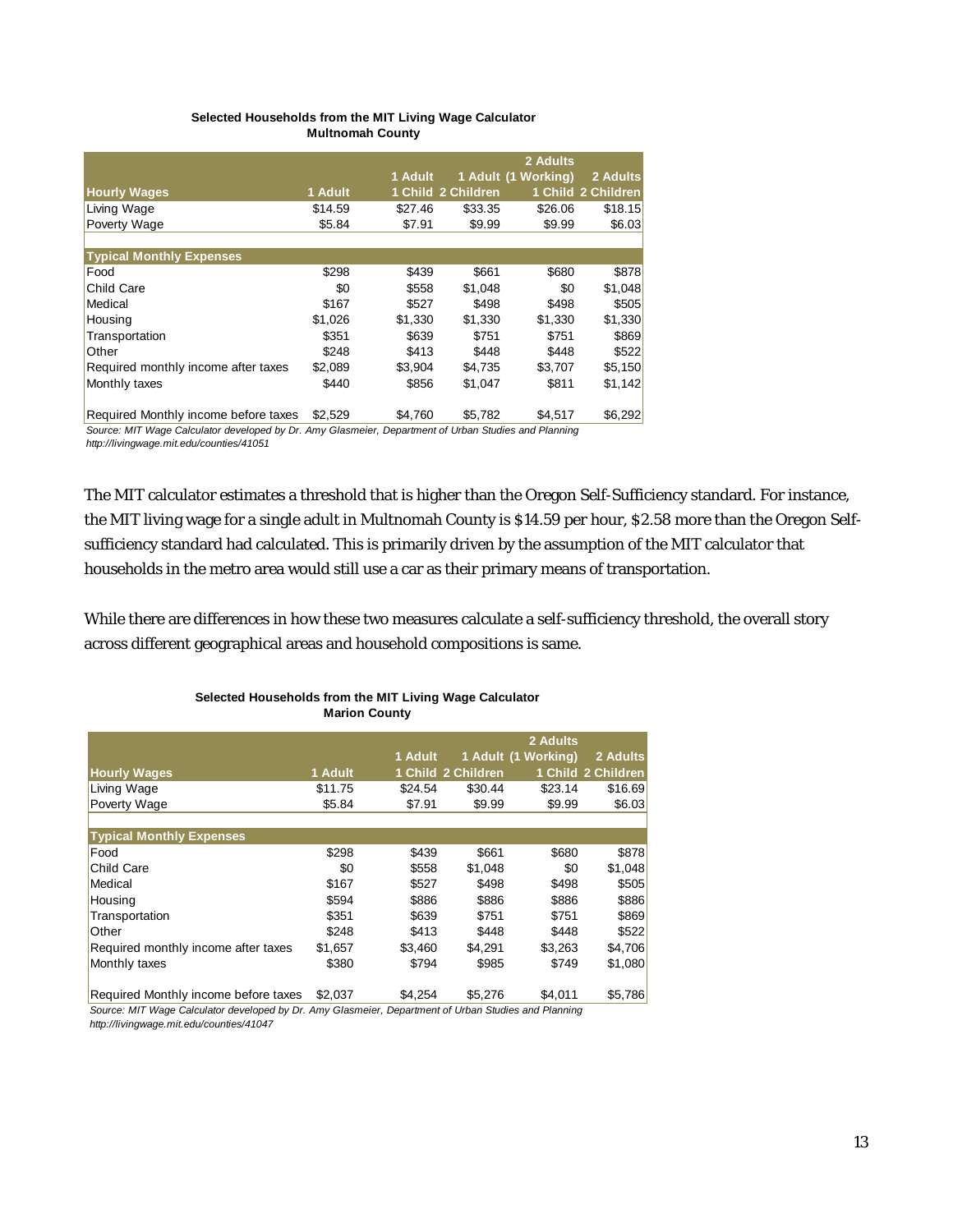The MIT Living wage calculator estimates that a single adult in Multnomah County would need to earn about 24 percent more than a single adult in Marion County in order to not need some form of public assistance. In a similar fashion, the University of Washington Report estimates that same individual in Multnomah County would have to earn 27 percent more than an individual in Marion County. While there is some variance in the numbers, the overall story that differences in the housing costs between Multnomah and Marion County increase the selfsufficiency threshold significantly.

### Alice Report

The United Way has also developed a measure of self-sufficiency and need through its ALICE report. ALICE refers to the families in Oregon that are asset limited, income constrained, and employed. The report uses similar sources of information as the Oregon Self-Sufficiency Standard and the MIT Living Wage Calculator. While the ALICE report provides a similar measure of self-sufficiency the report takes an additional step to estimate how many families live above the poverty line, but to a level where they would fit the ALICE definition.

| Oregon Average - 2016 |                     |                                   |  |  |  |  |
|-----------------------|---------------------|-----------------------------------|--|--|--|--|
|                       | <b>SINGLE ADULT</b> | 2 ADULTS, 1 INFANT, 1 PRESCHOOLER |  |  |  |  |
| <b>Monthly Costs</b>  |                     |                                   |  |  |  |  |
| <b>Housing</b>        | \$535               | \$789                             |  |  |  |  |
| <b>Child Care</b>     | $S-$                | \$1,142                           |  |  |  |  |
| Food                  | <b>S177</b>         | \$586                             |  |  |  |  |
| <b>Transportation</b> | \$338               | \$676                             |  |  |  |  |
| <b>Health Care</b>    | \$196               | \$728                             |  |  |  |  |
| <b>Technology</b>     | \$55                | \$75                              |  |  |  |  |
| <b>Miscellaneous</b>  | \$162               | \$473                             |  |  |  |  |
| <b>Taxes</b>          | \$319               | \$738                             |  |  |  |  |
| <b>Monthly Total</b>  | \$1,782             | \$5,207                           |  |  |  |  |
| <b>ANNUAL TOTAL</b>   | \$21,384            | \$62,484                          |  |  |  |  |
| Hourly Wage*          | \$10.69             | \$31.24                           |  |  |  |  |

"Full-time wage required to support this budget<br>Source: American Community Survey; U.S. Department of Housing and Urban Development; U.S. Department of Agriculture; Bureau of Labor Statistics;<br>Internal Raugaua Reades, and Internal Revenue Service, and Oregon Childcare Aware, 2016

According to the report, about 13 percent of Oregon families lived below the poverty line, while another 28 percent of families lived below the ALICE threshold for self-sufficiency.



*Source: United Way, 2018 Oregon ALICE Report*

*Source: United Way, 2018 Oregon ALICE Report*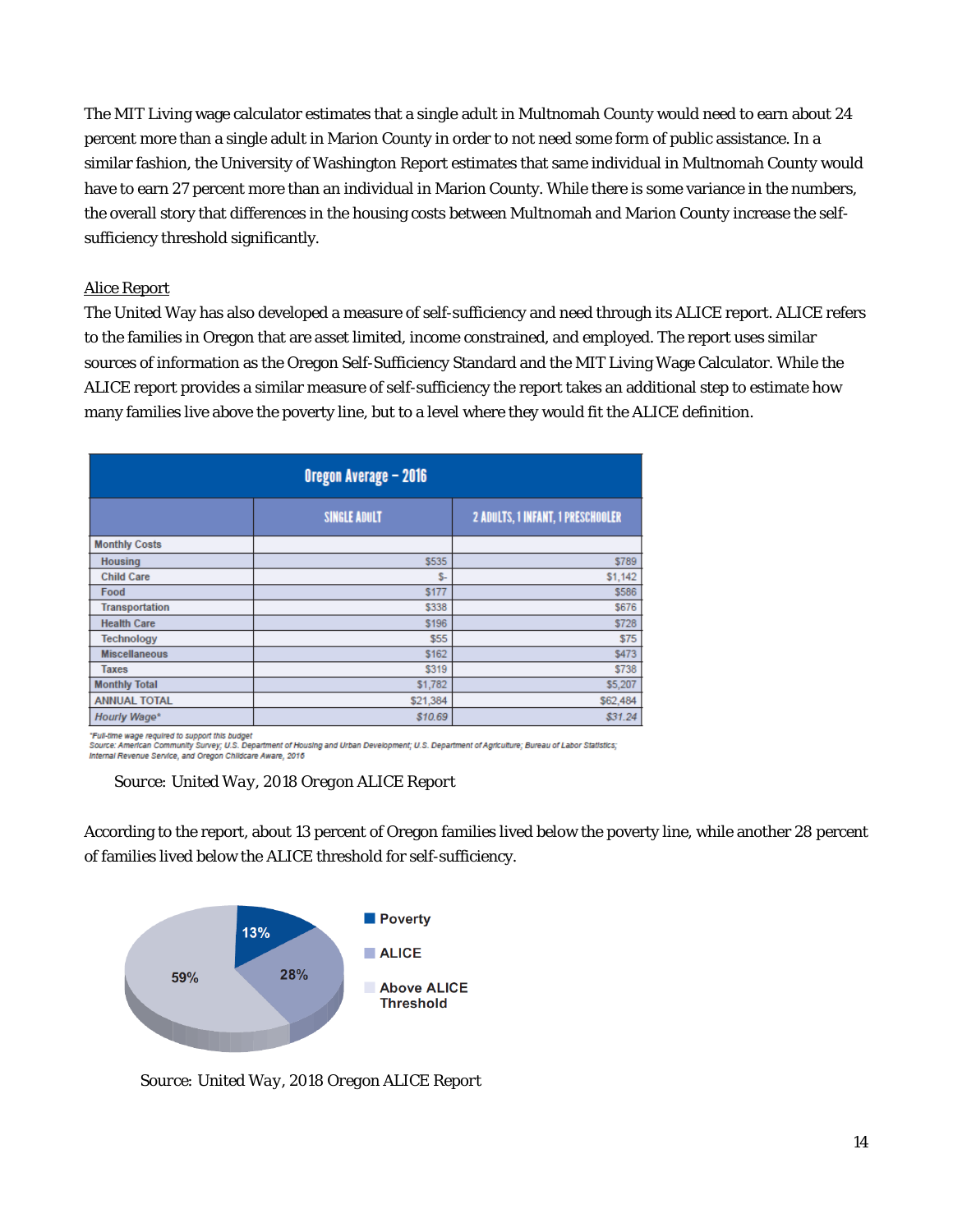This ratio of families who meet the United Way's definition of ALICE can vary significantly from one county to another. In Benton County, 22 percent of families meet the definition of ALICE, while in Josephine County that ratio may be closer to 38 percent.

One of the key findings of the report highlighted that the income an individual makes is tied to the size of the company they work for. This was a similar finding to the 2018 Oregon Benefits report, which showed access to paid benefits also depended on the size of the business an individual worked for.

According to the Alice Report, the average worker employed by a large firm makes 73 percent more than the average workers employed by a business that has fewer than 20 employees.





Source: U.S. Census; Quarterly Workforce Indicators, 2016

*Source: United Way, 2018 ALICE Report*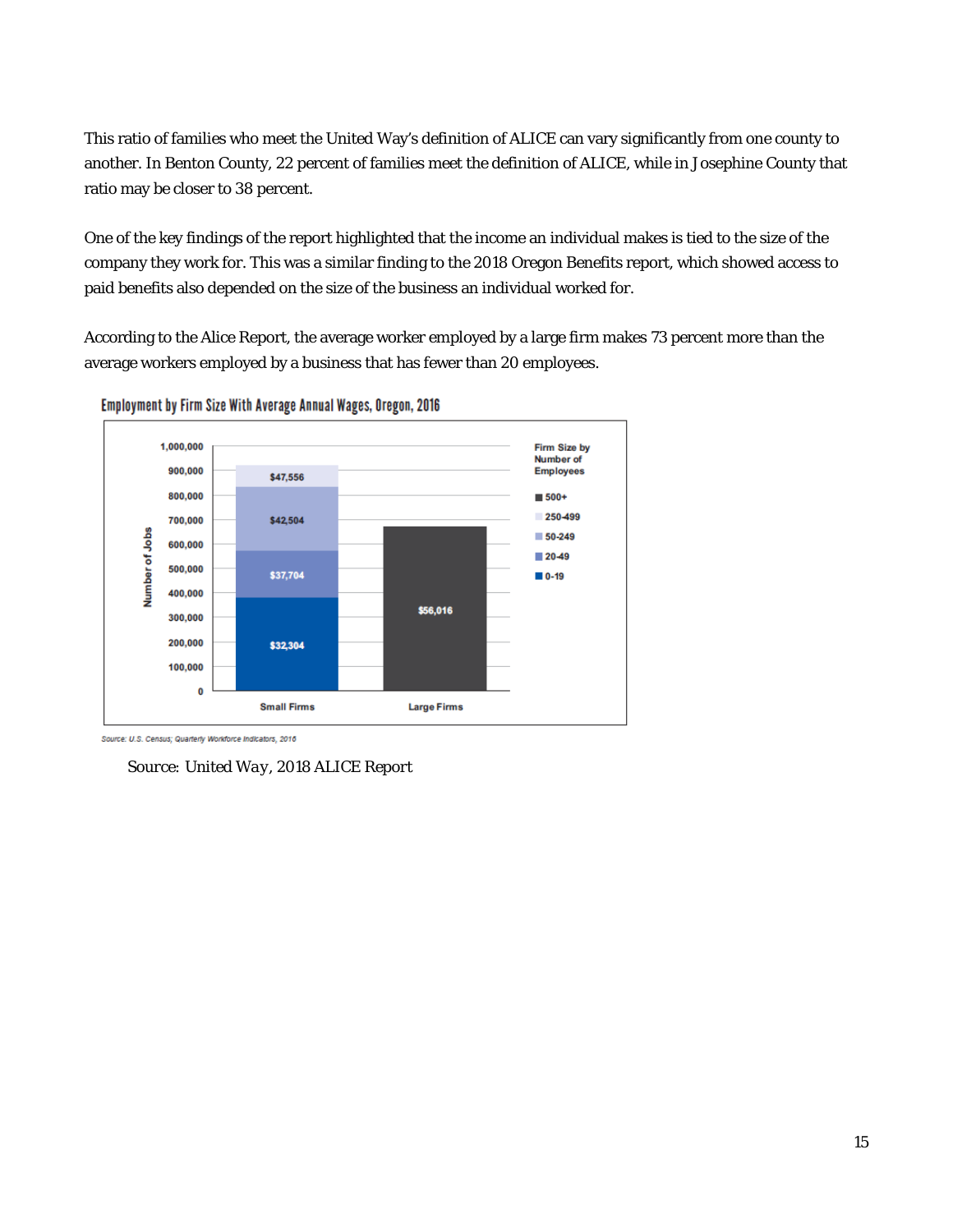# Definition of High Wage:

In 2007, the Oregon Employment Department, in collaboration with the Oregon Workforce Investment Board (OWIB – now the WTDB), Oregon Department of Education, and other partners, developed definitions for highwage, high-skill, and high-demand occupations.

The current definition of a high-wage occupation is any occupation whose median wage is greater than the median wage for all occupations in a designated area. High wage occupations are identified for the state, all workforce areas, and several sub-state regions.

| Current High Wage Thresholds, by Area |             |             |  |  |  |
|---------------------------------------|-------------|-------------|--|--|--|
|                                       | 2018 Hourly | 2018 Median |  |  |  |
| Area                                  | Median Wage | Annual Wage |  |  |  |
| Oregon                                | \$19.09     | \$39,707    |  |  |  |
| Portland Tri County                   | \$21.36     | \$44,429    |  |  |  |
| Mid Valley                            | \$18.18     | \$37,814    |  |  |  |
| <b>Northwest</b>                      | \$17.35     | \$36,088    |  |  |  |
| Lane                                  | \$17.80     | \$37,024    |  |  |  |
| Southwestern                          | \$16.53     | \$34,382    |  |  |  |
| Rogue Valley                          | \$16.43     | \$34,174    |  |  |  |
| East Cascades                         | \$17.33     | \$36,046    |  |  |  |
| Columbia Gorge                        | \$16.81     | \$34,965    |  |  |  |
| Central Oregon                        | \$17.58     | \$36,566    |  |  |  |
| South Central                         | \$16.95     | \$35,256    |  |  |  |
| Eastern Oregon                        | \$16.36     | \$34,029    |  |  |  |
| Columbia Basin                        | \$16.22     | \$33,738    |  |  |  |
| Eastern Six                           | \$16.48     | \$34,278    |  |  |  |

*Source: Oregon Employment Department, Occupation Employment Statistics*

The current definition of a high-wage occupation depends on the regions and the typical wages paid in that area. For an area like Lane County, a high-wage occupation is one whose median wage is greater than \$17.80 per hour. In the Portland Tri-County area that threshold is much larger, where the occupation median wage has to be greater than \$21.36 in order to be considered a high-wage occupation.

Any agency requesting employment information from the Employment Department for high-wage occupations would receive information based on the current definition. There are several agencies that use the current definition of high wage in the application of programs.

## The Oregon Employment Department

The Workforce and Economic Research Division provides labor market information to Oregonians, ranging from students and jobseekers, to local governments and education administrators.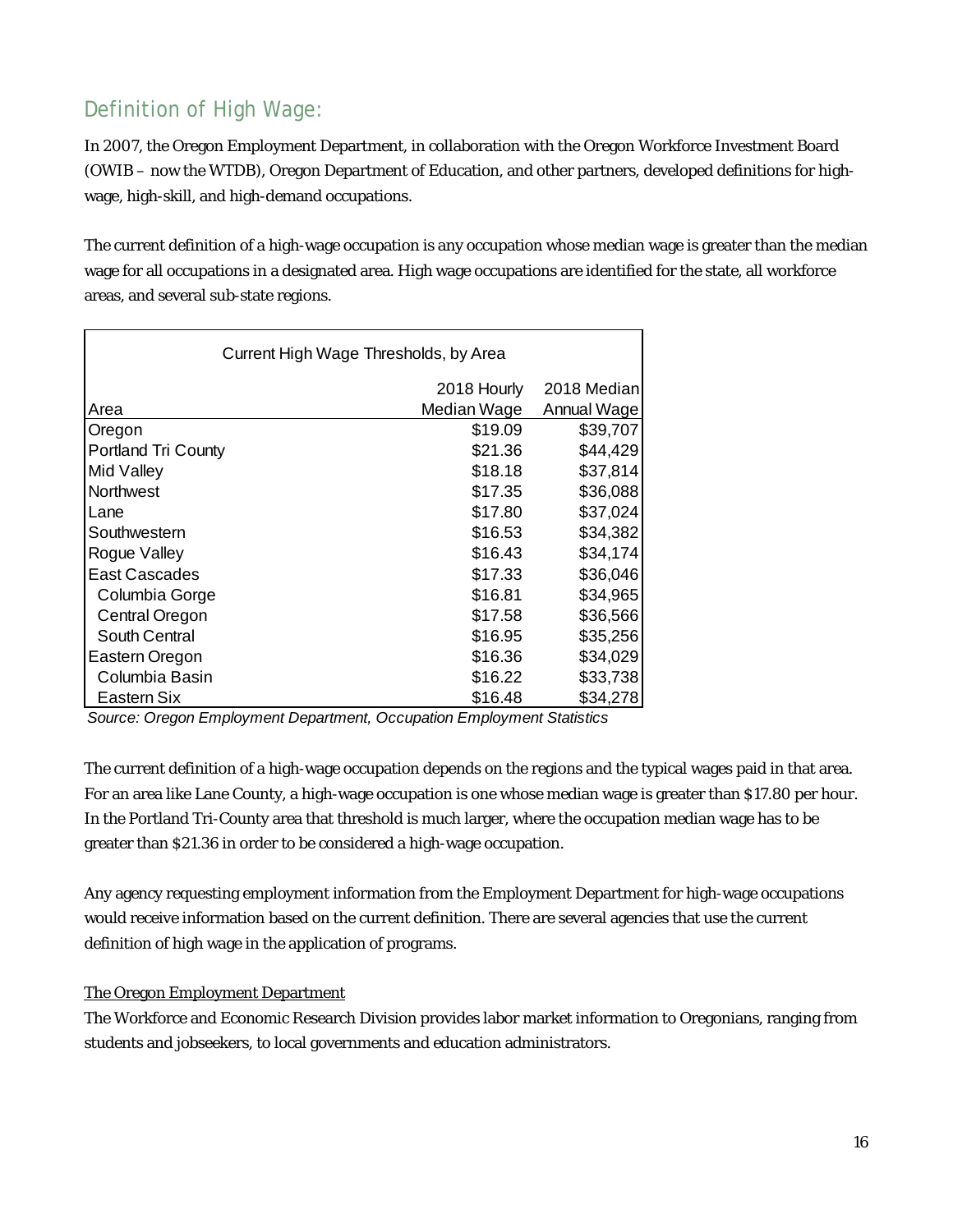The Research Division calculates high wage occupations based on the current definition. It uses the result of that analysis to report out labor market information in products and tools found on www.QualityInfo.org. The result of the analysis is found in a number of products:

- Careers Explorer offers high-wage filters to narrow lists of occupational information.
- High-wage, High Demand tables are published and provided to education partners including Oregon community colleges.
- High-wage occupations are identified in the Occupation for Prioritization tool. This tool was developed for workforce and education partners to consider local area workforce and training needs.
- High-wage occupations are identified for data requests and related flags are used to parse occupational wage information and long-term projections as needed.

### The Department of Education

The Department of Education was one of the partners that adopted the high wage definition in 2007. References to high wage are commonly found in legislative statute, and the current definition has officially been written into administrative rules (ORS 581-017-0287, 581-017-0466). These rules primarily related to Career Technical Education, STEM initiatives and approval for CTE programs.

### Business Oregon

Business Oregon does use employee wages as a qualifying measure for some of its programs. However, the agency does not define high wage for this purpose. Instead, the agency uses average wage estimates based on the Quarterly Census of Employment and Wages (QCEW). QCEW summarizes employment and wage records in the state to estimate averages at the county level. Most of the related programs that use average wage are covered by ORS 285A, 285B, and 285C. There was legislation in the 2019 session, House Bill 2053, which would clarify how Business Oregon gets average wage information from the Employment Department..

### Department of Consumer & Business Services

The department does not have a definition of high wage in related rules or statutes. However, they do use an average weekly wage measure in the administration of workers compensation insurance. The average weekly wage they use is based on data from the Employment Department's Quarterly Census of Employment and Wages program.

### Bureau of Labor and Industries

The Bureau does not have a definition of high wage in statute or rule. The Bureau does use wage thresholds in the administration of minimum wage and prevailing wage law.

The state has three minimum wages, whose current and future levels are defined by statute.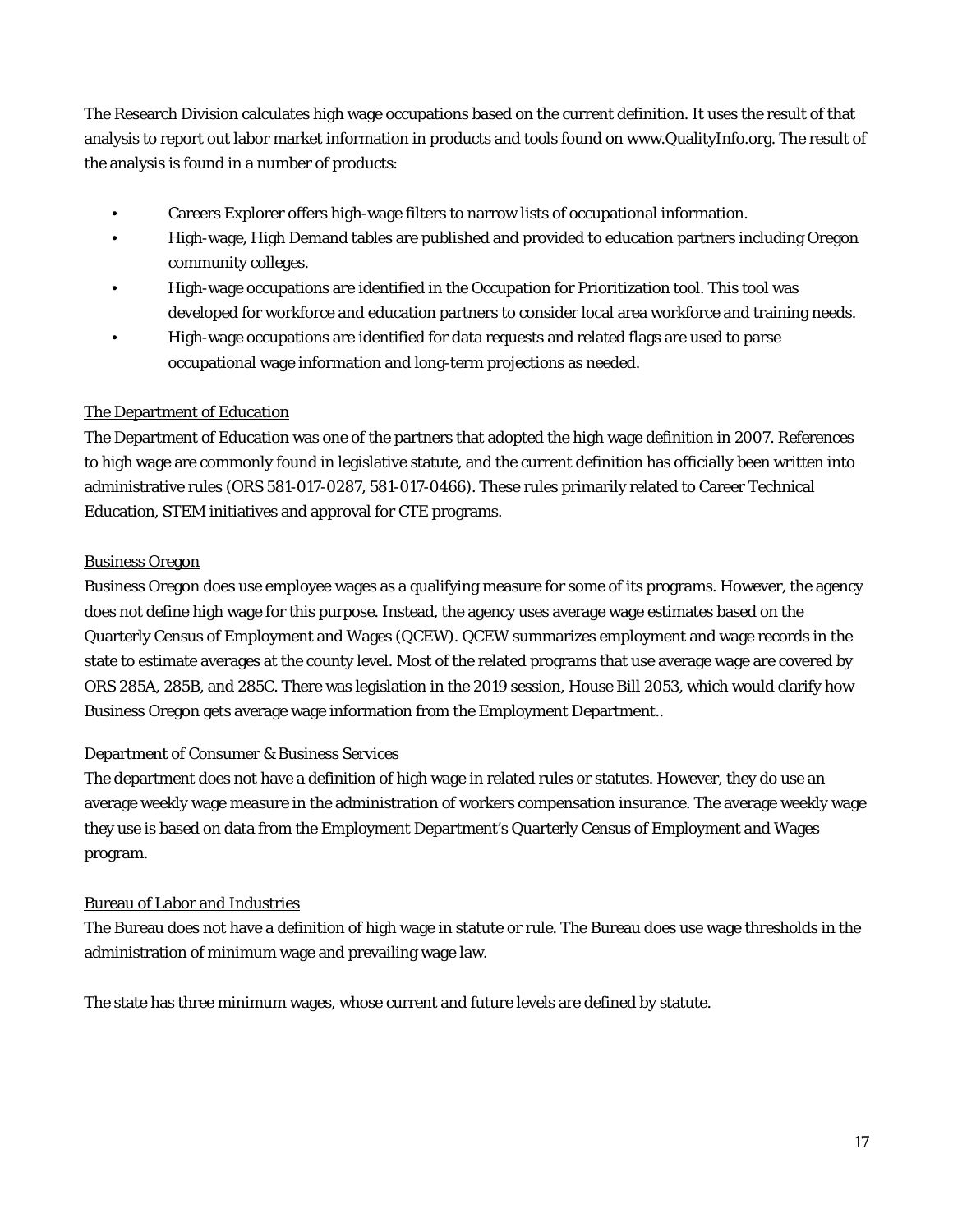

The best way to see how effective the high-wage definition is would be to compare the Oregon definition with what other states define as high wage. To that end, the task force asked the Employment Department to collect information about how other states define high-wage occupations.

### How do other states define high-wage occupations?

Research Director Bob Uhlenkott reached out to state labor market information providers to see how other states define high-wage occupations. Most states that had a definition of high wage used a statistical measure like median or average wage. Pennsylvania did use an alternative measure called self-sufficiency wage, which used the Federal poverty threshold as a factor to identify high priority occupations.

### Alaska

They do not have an official definition. Their staff did caution against using a measure other than "higherthan average," because the use of an alternative percentile  $(25<sup>th</sup>, 75<sup>th</sup>, 90<sup>th</sup>)$  would be artificially technical.

## California

California did not have an official definition of high-wage occupations. When they provided measures of "good paying jobs" they compared wages found in specific areas because of the relative nature of pay and cost of living.

## Michigan

Similar to Oregon, high-wage occupations are based on the statewide median wage in Michigan.

### Nebraska

The state probably has one of the most complex ways of defining high wage. They generate a regional score for each occupation based off of its estimated wage distribution, and how it compared to the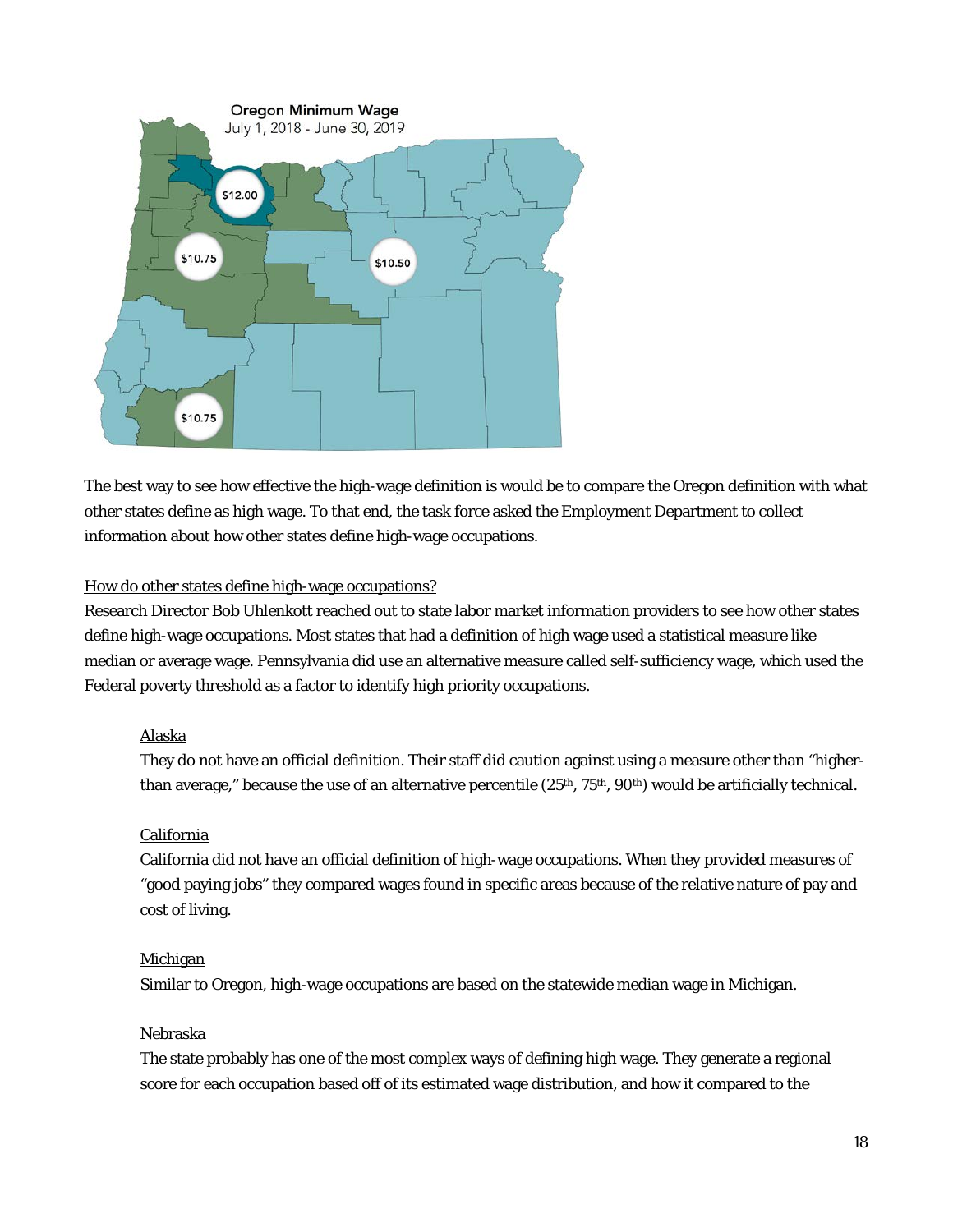regional wage distribution. The comparison generates a high-wage score. If that score meets the necessary threshold it is considered high-wage.

### Nevada

They have two statutory thresholds that both use state average wages. In one case a high wage occupation is equal to or greater than the average wage, as calculated by the Quarterly Census of Employment and Wages (QCEW). A high-wage occupation may also be 110 percent of the average wage calculated by QCEW.

### **Pennsylvania**

They define a "self-sustaining wage" criteria for high priority occupations. They define the wage as 200 percent above the Federal poverty rate for a one adult, one child household. In 2018 that threshold was \$34,616.

### Vermont

They mostly use the median wage to define high wage. They did say one program in the state used \$20 dollars as high wage.

### Strengths and challenges of using the definition

While we often see wage information reported as an average wage, or median wage, it is important to understand that workers are paid a range of wages based on experience, productivity, or the relative wages in their industry.

While the wage that identifies an occupation as high-wage may appear low, the reality is many Oregonians working in that career can earn much more. For instance, a wholesale manufacturing sales representative in Lane County has a median wage just over \$26 per hour. That qualifies it as a high-wage occupation in that area. For some families that may not be enough to support themselves. But, if you consider that nearly half of these representatives earn between \$26 and \$50 dollars an hour there are positions in that career that could support a larger family.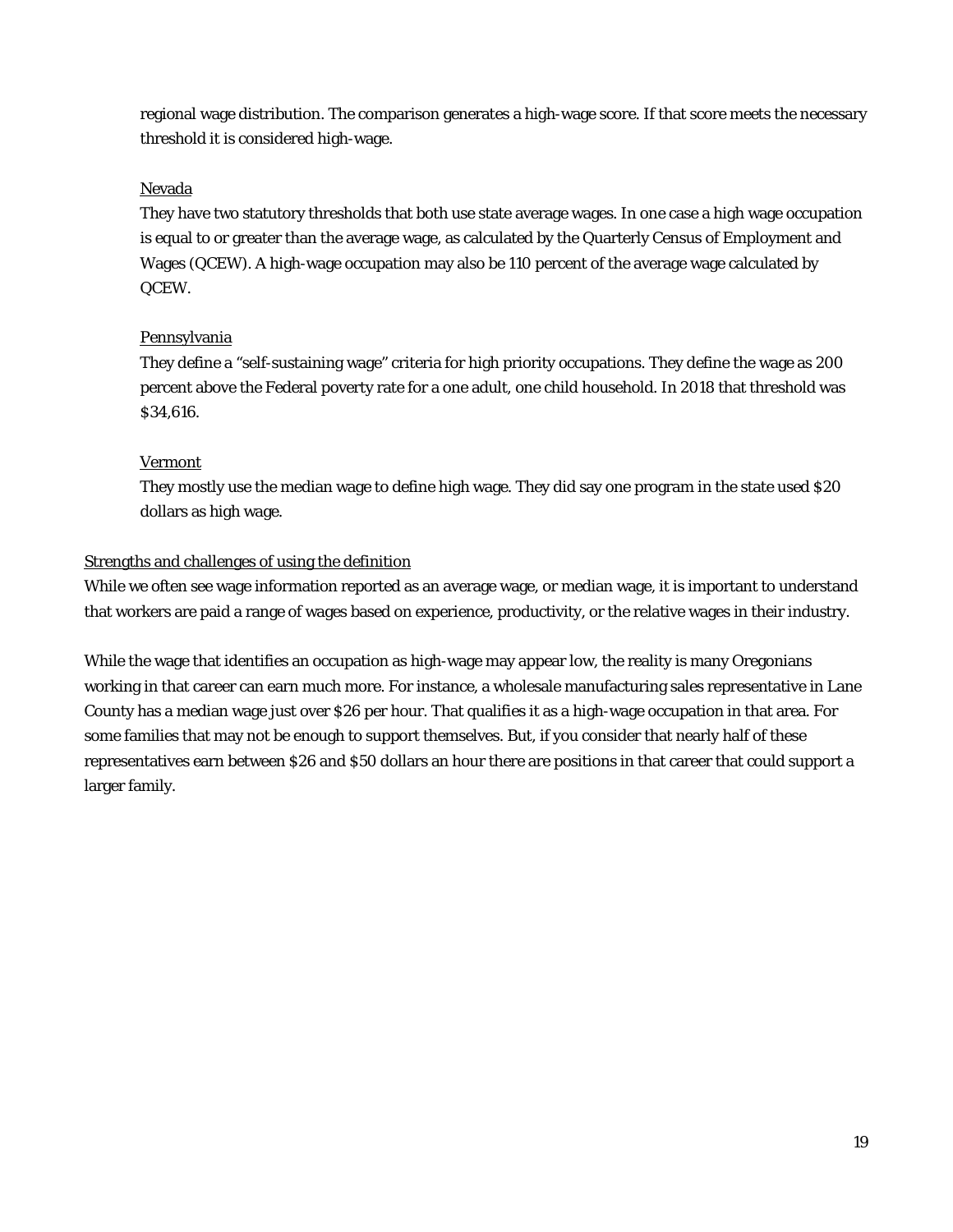Wage Distribution by Workforce Area



*Source: Oregon Employment Department, Oregon Wage Information 2018*

With hundreds of careers the workforce system could support, trying to down select from those options to meet workforce goals and resources can be daunting.

The workforce system and its partners put enormous effort in providing Oregonians a pathway to a better future. They do through training programs, postsecondary degree and credentialing efforts like National Career Readiness Certification. Because of the nature of many of the programs, there is an expectation that these training opportunities are completed in one to two years. The high wage definition helps identify the pools of careers that fit those requirements.

High-wage occupations accounted for about 46 percent of estimated employment in 2017, and about 37 percent of projected job openings between 2017 and 2027. The following chart shows the distribution of projected openings by typical entry level education. Nearly 70 percent of job openings in high-wage occupations require some type of education above a high school diploma. By contrast, 94 percent of projected job openings in occupations that were not considered to be a high-wage occupation required a high school diploma or less.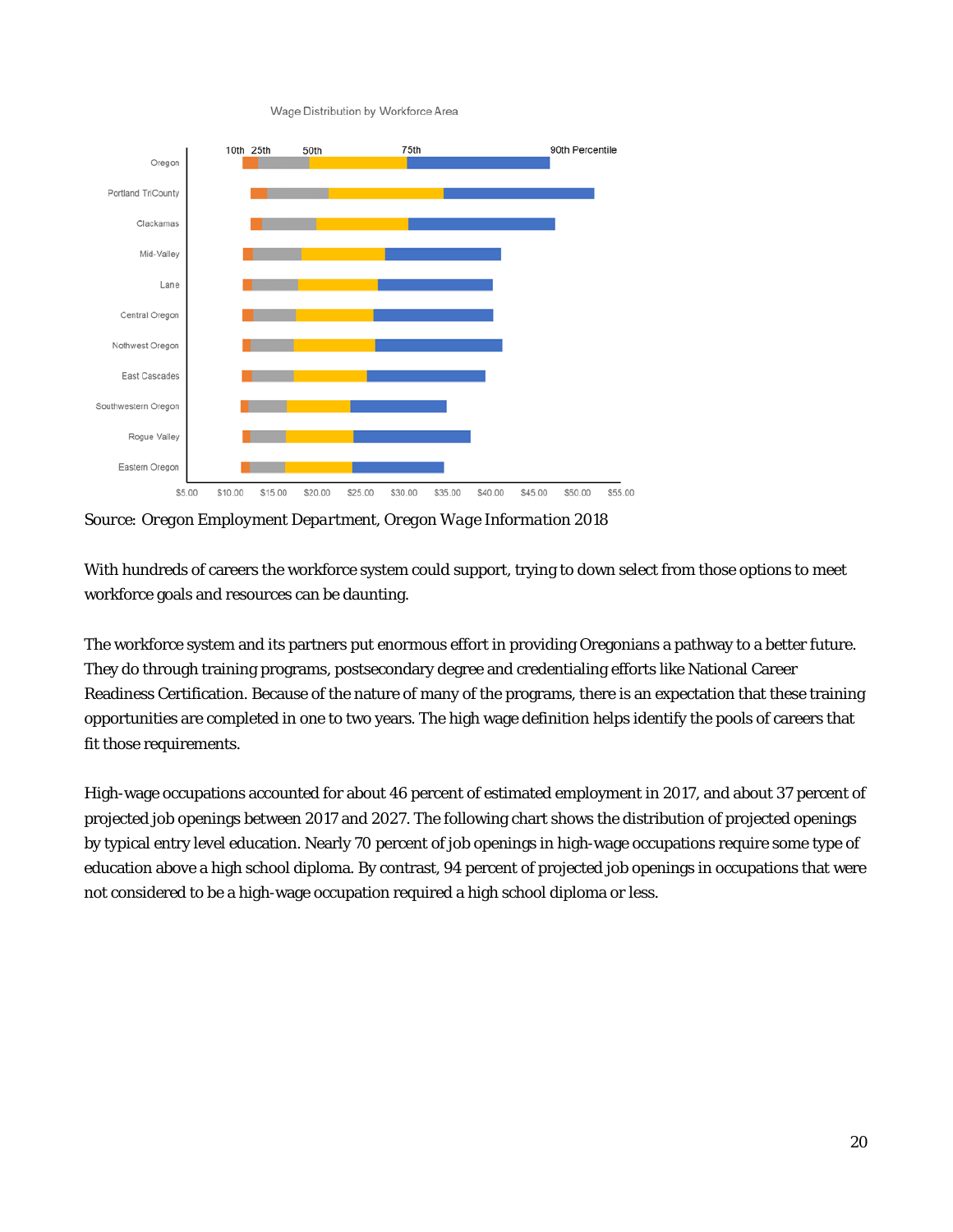

*Source: Oregon Employment Department, 2017-2027 Occupation Projections*

The definition of high-wage occupations uses one value to determine if an occupation fits the criteria. We know that the occupation may pay a high wage, but we don't know if that is a high wage to a family of four, or student graduating from college with thousands of dollars in debt. The current high wage definition provides a mechanism to the workforce system to identify careers the system is well equipped to impact and support. However, there is a clear dissonance between what we say is a high wage, and whether an Oregon family can truly support itself with those wages. Simply focusing on wages does not account for the importance of other benefits provided from employment.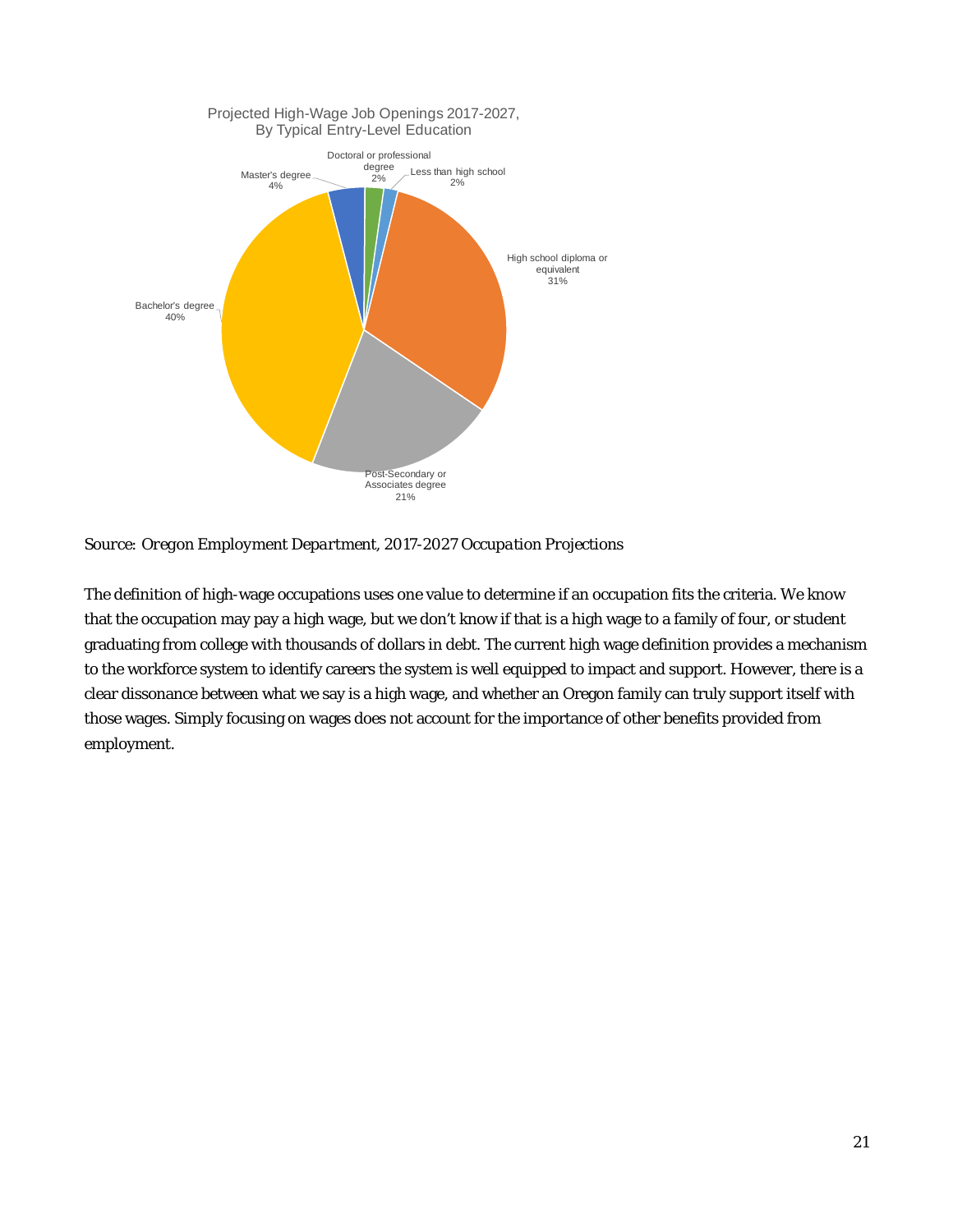## Access to Benefits:

Released in January 2019, the Oregon Benefits Survey Report sheds light on the extent that Oregonians have access to additional benefits through their employer. Wages are only a portion of a worker's total compensation and access to benefits can vary depending on the type of work you do, where you live, and the size of business you work for.

Among firms with less than 10 payroll employees, one-third (33%) offered health benefits, while 26 percent offered retirement benefits. More than one-third offered paid holidays (36%) and annual pay raises (35%). Meanwhile, 87 percent of firms with at least 50 employees offered health benefits, and 77 percent offered retirement benefits. Paid holidays (74%) and annual pay raises (69%) were also more widespread.





*Source: Oregon Employment Department, Oregon Benefits Survey 2019*

Employers reported that insurance premiums averaged \$828 per month for individual plans and \$1,291 for family plans in June 2018. Their contributions accounted for the majority of the cost. On average, employers paid 88 percent of individual plan premiums, and 62 percent of family plan premiums.

The Oregon Benefits Survey also asked employers to describe the most important way health benefit costs affected their business or workforce in the past year. "High costs" accounted for two-thirds (67%) of all responses provided. An additional 5 percent of employer responses specifically cited increasing health benefit costs as taking money they would have otherwise given to employees in the form of wage increases. One response succinctly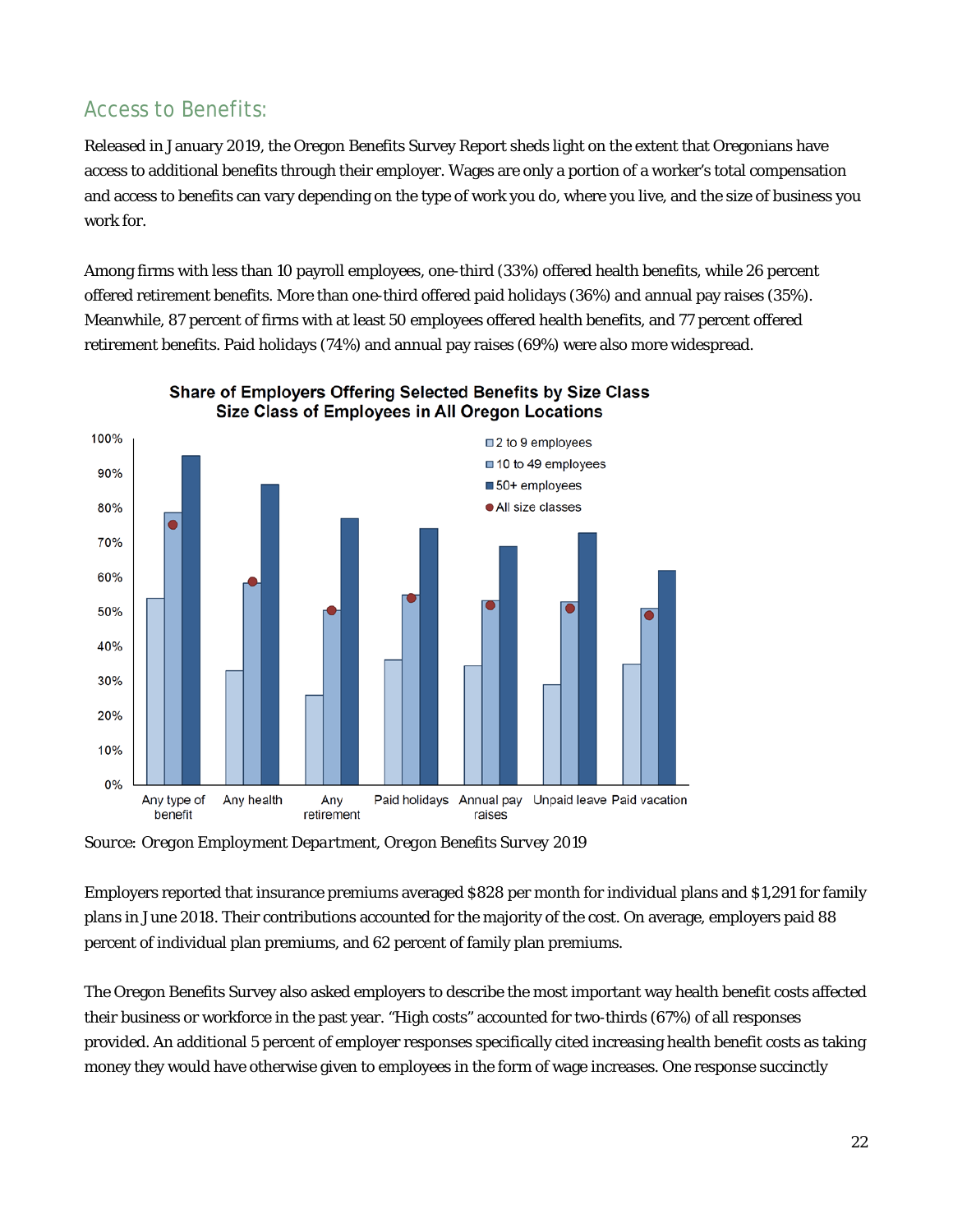described this tradeoff: "Increasing costs have led to higher premiums, which so far, the company has absorbed in lieu of wage increases."

Many employers also noted positive aspects of providing health benefits. One out of 10 responses explained how offering health benefits improved the ability to hire and retain workers.

Employers that provided retirement benefits also wrote open-ended responses about the most important way offering those benefits affected their business or workforce over the past year. More than one-fifth (22%) of respondents cited worker hiring and retention advantages related to their retirement offerings. One employer elaborated on this by explaining, "Retirement benefits and the company match are another tool to attract potential workers in a tight labor

It's clear from the benefits report that total compensation is directly impacted by who you work for, where you work, and what industry you work for. Access to benefits directly impacts whether high wages truly support Oregon families, or if they are going to struggle.